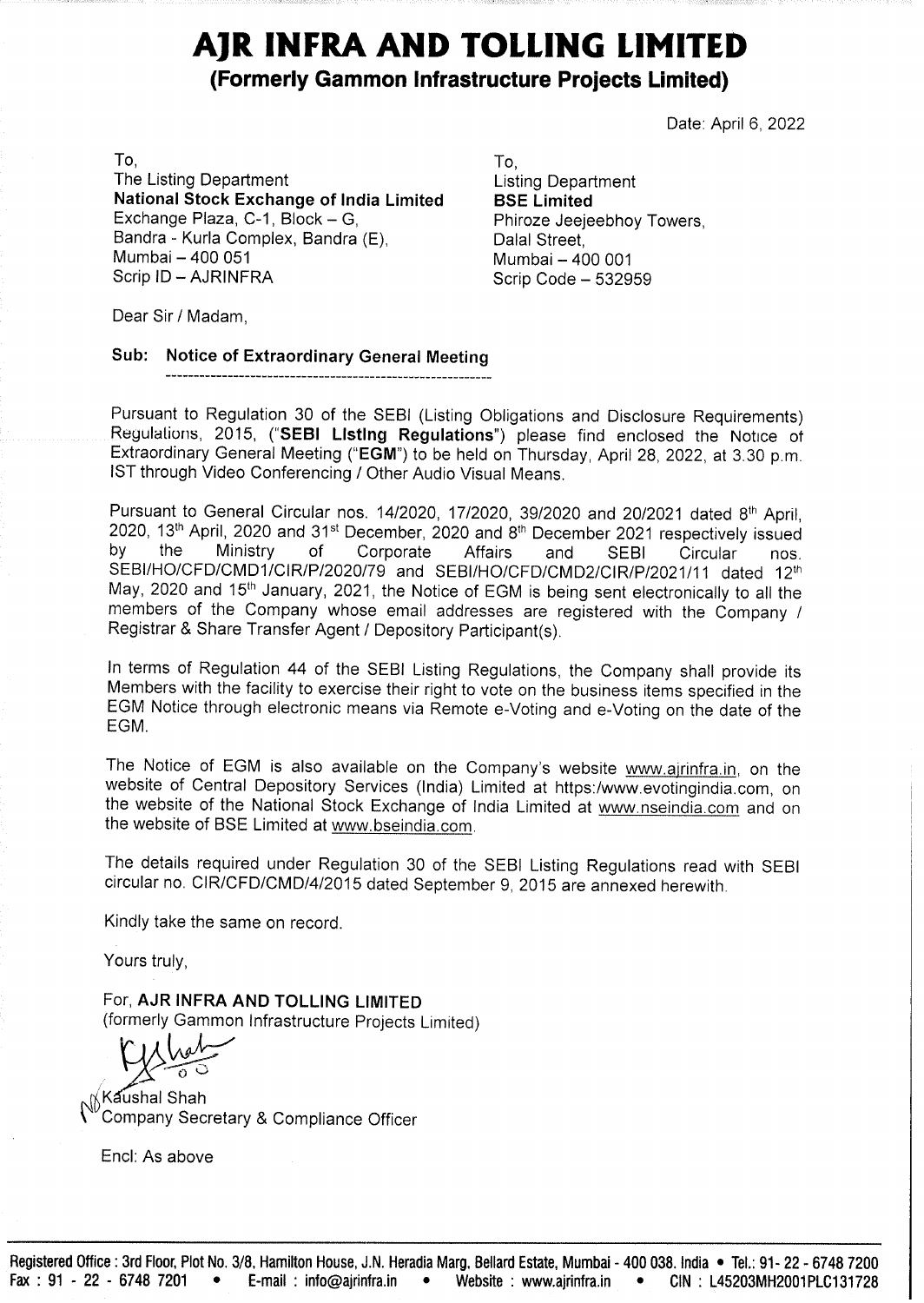# AJR INFRA AND TOLLING LIMITED (Formerly Gammon Infrastructure Projects Limited) AJR INFRA AND 7<br>(Formerly Gammon Infras **AJR INFRA AND 1**<br>(Formerly Gammon Infras<br>Annex<br>Sr. no. Event

#### Annexure

|                        | 18075<br>AJR INFRA AND TOLLING LIMITED<br>(Formerly Gammon Infrastructure Projects Limited)                                                                                                                                                  |                                                                                              |
|------------------------|----------------------------------------------------------------------------------------------------------------------------------------------------------------------------------------------------------------------------------------------|----------------------------------------------------------------------------------------------|
|                        |                                                                                                                                                                                                                                              |                                                                                              |
|                        |                                                                                                                                                                                                                                              |                                                                                              |
|                        |                                                                                                                                                                                                                                              |                                                                                              |
|                        |                                                                                                                                                                                                                                              |                                                                                              |
|                        |                                                                                                                                                                                                                                              |                                                                                              |
|                        |                                                                                                                                                                                                                                              |                                                                                              |
|                        | Annexure                                                                                                                                                                                                                                     |                                                                                              |
| Sr. no.<br>Event       |                                                                                                                                                                                                                                              | Date of Event                                                                                |
| 1                      | Consent<br>by Mr.<br>given<br>Veeraraghavan<br>N,<br>Practicing Company Secretary, to act as<br>Scrutinizer                                                                                                                                  | 23rd March, 2022                                                                             |
| $\overline{2}$         | Board Meeting to approve Notice of EGM and<br>appointment of Scrutinizer                                                                                                                                                                     | 26th March, 2022                                                                             |
| 3                      | Date for determining the shareholders to whom<br>Notice of EGM would be sent by email                                                                                                                                                        | 1 <sup>st</sup> April, 2022                                                                  |
| $\overline{4}$<br>5    | Dispatch of email to shareholders<br>Date for determining the shareholders eligible<br>to vote on business items proposed at the EGM                                                                                                         | 6 <sup>th</sup> April, 2022<br>22 <sup>nd</sup> April, 2022                                  |
| 6                      | Mode of Voting                                                                                                                                                                                                                               | Remote e-voting and e-voting at the<br><b>EGM</b>                                            |
| 7<br>8                 | E-Voting start date and time<br>E-Voting end date and time                                                                                                                                                                                   | 25 <sup>th</sup> April, 2022 at 9.00 a.m.<br>27th April, 2022 at 5.00 p.m.                   |
| $\boldsymbol{9}$<br>10 | Date of EGM<br>Mode of EGM                                                                                                                                                                                                                   | 28th April, 2022 at 3.30 p.m. IST<br>Video Conferencing / Other Audio<br><b>Visual Means</b> |
| 11<br>12               | <b>Voting Results by Scrutinizer</b><br>Intimation of results to Stock exchange and                                                                                                                                                          | 28th April, 2022<br>29th April, 2022                                                         |
| 28th April, 2022:      | placing the same in website<br>The following business items are proposed to be transacted at the EGM of the Company on                                                                                                                       |                                                                                              |
| Sr. no.<br>1           | <b>Business items</b><br>Re-Appointment of Mr. Mineel Mali (DIN: 06641595)<br>as the Whole-Time Director of the Company for a                                                                                                                | <b>Type of Resolution</b><br>Special resolution                                              |
| $\overline{2}$         | period of 3 (three) years w.e.f. 01-Apr-2022<br>Sale / transfer / disposal or otherwise dilution in any<br>manner whatsoever of upto 40.76% of the total paid up<br>capital of Vizag Seaport Private Limited, an associate<br>of the Company | Special resolution                                                                           |

| Sr. no. | <b>Business items</b>                                                                                                                                                                                             | <b>Type of Resolution</b> |
|---------|-------------------------------------------------------------------------------------------------------------------------------------------------------------------------------------------------------------------|---------------------------|
|         | Re-Appointment of Mr. Mineel Mali (DIN: 06641595)   Special resolution<br>as the Whole-Time Director of the Company for a<br>period of 3 (three) years w.e.f. 01-Apr-2022                                         |                           |
| 2       | Sale / transfer / disposal or otherwise dilution in any   Special resolution<br>manner whatsoever of upto 40.76% of the total paid up<br>capital of Vizag Seaport Private Limited, an associate<br>of the Company |                           |

# For, AJR INFRA AND TOLLING LIMITED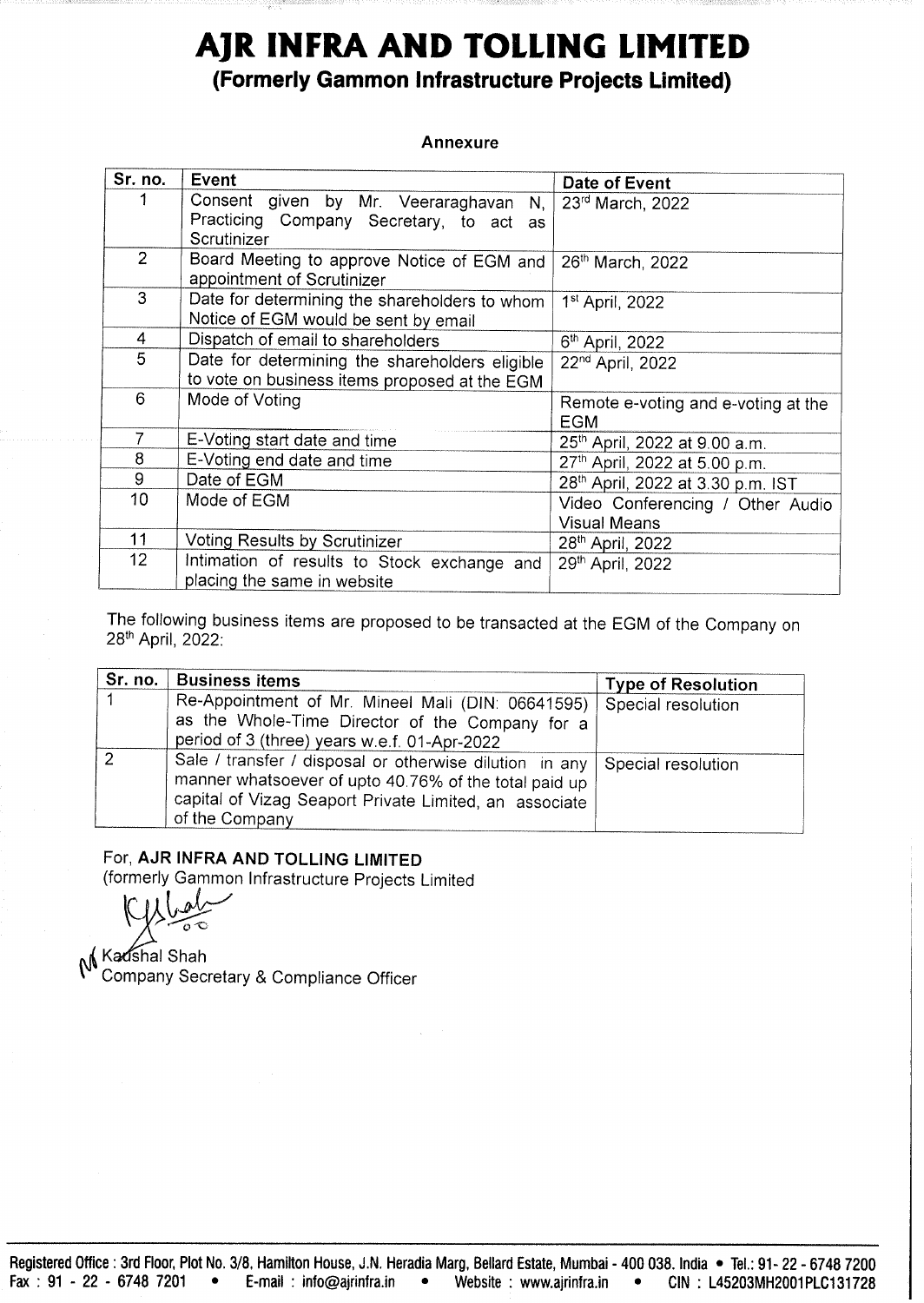Certified as True Copy<br>For AJR INFRA AND TOLLING LIMITED ompany Secretary

#### AJR INFRA AND TOLLING LIMITED

(formerly Gammon Infrastructure Projects Limited) Registered office: 3<sup>rd</sup> Floor, 3/8, Hamilton House, J. N. Heredia Marg, Ballard Estate, Mumbai - 400038 CIN: L45203MH2001PLC131728; Website: www.ajrinfra.in Telephone: +91 22 6748 7200; Fax: +91 22 6748 7201

#### **NOTICE**

Notice is hereby given that an Extraordinary General Meeting of AJR INFRA AND TOLLING LIMITED (formerly Gammon Infrastructure Projects Limited) will be held on Thursday, 28" April, 2022 at 3:30 p.m. IST through Video Conferencing ("VC") / Other Audio Visual Means ("OAVM") to transact the following special business:

1. To consider and if thought fit, to pass, with or without modifications, the following resolution as a Special Resolution:

"Resolved that, pursuant to the provisions of Sections 196, 197, 198, 203 and other applicable provisions, if any, of the Companies Act, 2013 read with Schedule V thereto (hereinafter referred to as the "Act") and the rules made thereunder (including any statutory modification(s) or re-enactment thereof for the time being in force) and as per the recommendation and approval of Nomination & Remuneration Committee which was approved by the Board and subject to such approval(s) from the Central Government or any other authority / lenders, if and as may be required, approval of the members be and is hereby accorded to the re-appointment of Mr. Mineel Mali (DIN 06641595) as the Whole-Time Director of the Company for a period of 3 (three) years effective from  $1<sup>st</sup>$  April, 2022, on the terms and conditions, including the terms of remuneration as set out in the Explanatory Statement annexed to this Notice ("Terms of Remuneration'), with liberty to the Board of the Company to alter and vary the Terms of Remuneration within the overall limits specified herein;

Resolved further that, notwithstanding anything to the contrary contained herein where in any financial year during the currency of tenure of Mr. Mineel Mali, the Company has no profits or its profits are inadequate, the Company will pay the remuneration by way of salary, perquisites and allowances as may be fixed by the Board, subject to the limits specified, as minimum remuneration, subject to compliance with the applicable provisions of Schedule V to the Act;

Resolved further that, during his period of re-appointment, Mr. Mineel Mali:

- (i) shall not be paid any sitting fees for attending the meetings of the Board or its committees; and
- (ii) shall be bound by the terms of the 'code of conduct for Directors and members of Senior Management' of the Company;

Resolved further that, the re-appointment of Mr. Mineel Mali as a Whole-Time Director is subject to termination by either side (the Company or Mr. Mineel Mali) by giving the other prior written notice of not less than 1 (one) calendar months in that behalf;

 $\mathbf{1}$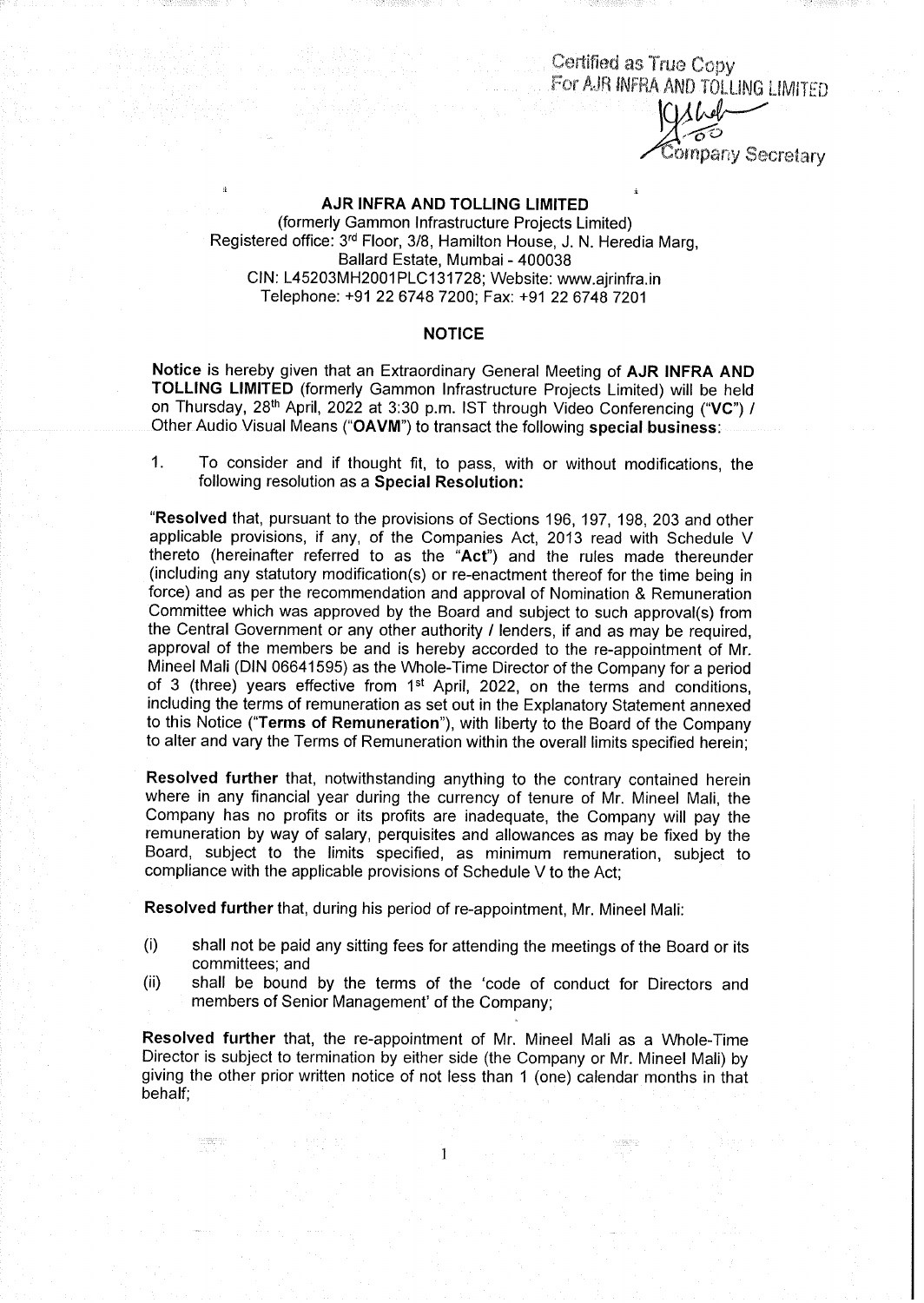Resolved further that, the Board of Directors and the Company Secretary be and are hereby severally authorized to do all such acts, deeds, matters or things as may be considered necessary, appropriate, expedient or desirable to give effect to the above resolution."

2. To consider and if thought fit, to pass, with or without modifications, the following resolution as a Special Resolution:

"Resolved that, pursuant to Section 180(1)(a) and all other applicable provisions if any, of the Companies Act, 2013 (the "Act") and the Rules thereunder including any statutory modifications and amendments thereto and applicable notifications, clarifications, circulars, rules and regulations issued by the Government of India, the Reserve Bank of India or other governmental or statutory authorities, and subject to the Memorandum and Articles of Association of the Company and further subject to the necessary approvals, consents, permissions and sanctions, if any, of any relevant statutory, regulatory or government authorities, lenders [Banks and financial institutions] (if any), consent, of the members of the Company be and is hereby accorded for sale / transfer / disposal or otherwise dilution in any manner whatsoever of 3,55,40,730 equity shares Rs.10/- each constituting 40.76% of the total paid up capital of Vizag Seaport Private Limited ("VSPL"), an associate of the Company to any entity including any body corporate, for an aggregate consideration which shall not be less than the fair market value as may be decided by the Board and on such terms and conditions as the Board may, in its absolute discretion deem fit and appropriate in the interests of the Company;

Resolved further that, the Board be and is hereby authorized to do or cause to be done all such acts, deeds and things including actions which may have been taken, as may be necessary or deemed necessary or incidental thereto from time to time for giving effect to the above resolution including finalizing, varying and settling the terms and conditions of the proposed divestment to settle and finalize all issues that may arise in this regard without further referring to the members of the Company, to negotiate and finalize the Share Purchase Agreement and / or any other transaction documents (including providing such representations, warranties, indemnities and covenants as may be required) and to execute, deliver and perform such agreements, other contracts, deeds, undertakings and other documents and subsequent modifications thereto; to file applications and make representations in respect thereof and seek the requisite approvals from the lenders and other relevant authorities; to settle any questions, difficulty or doubt that may arise in this regard and to take all necessary steps in the matter as the Board may in its absolute discretion and in the best interests of the Company consider necessary, desirable or expedient with powers to delegate all or any of the above authorities conferred to them to any officer(s) of the Company."

> By order of the Board, For, AJR INFRA AND TOLLING LIMITED (formerly Gammon Infrastructure Projects Limited)

Place: Mumbai Kaushal Shah Date: 26<sup>th</sup> March, 2022 Company Secretary & Compliance Officer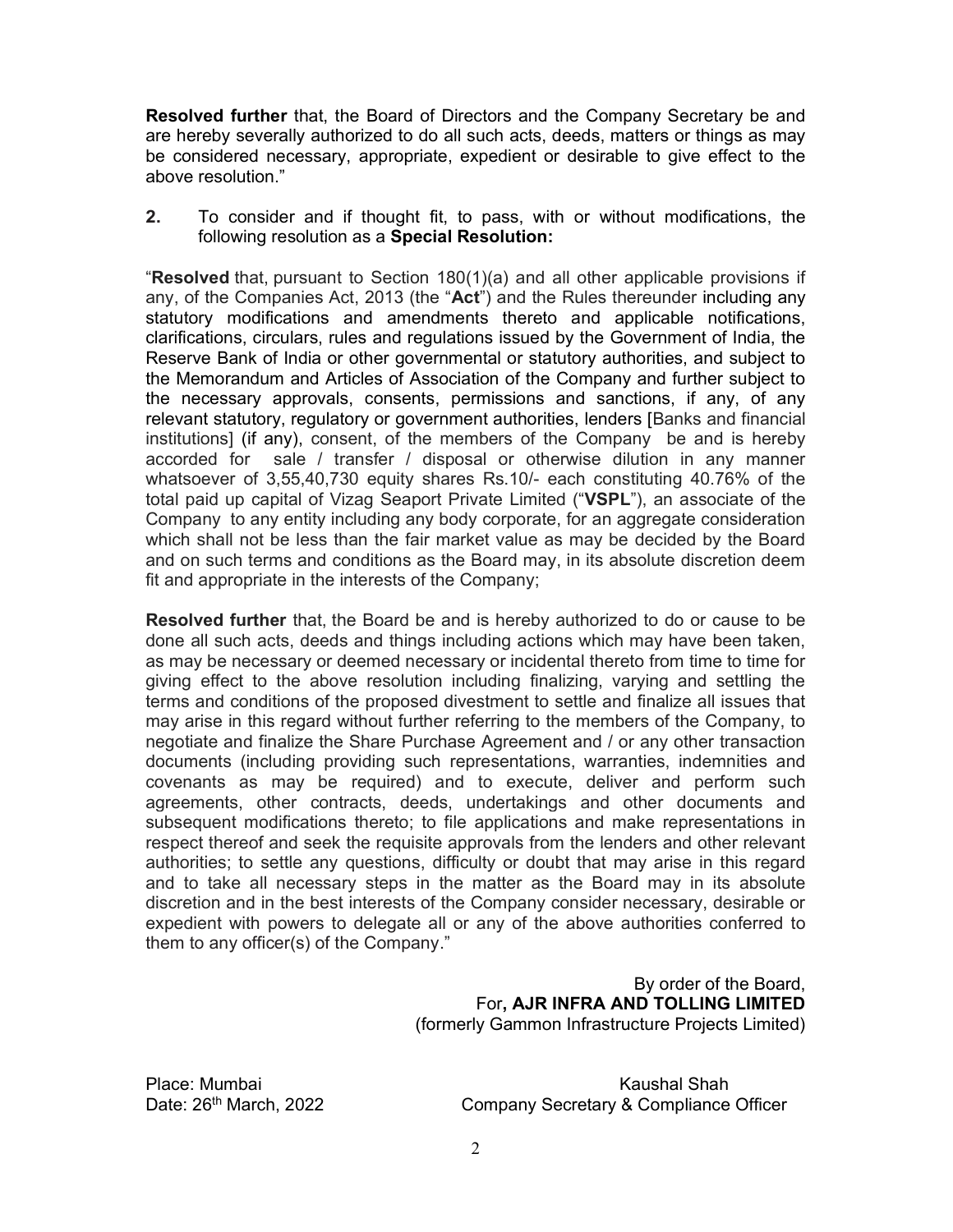#### Registered office:

3<sup>rd</sup> Floor, 3/8, Hamilton House, J. N. Heredia Marg, Ballard Estate, Mumbai - 400038

#### NOTES

- 1. In view of circulars issued by the Ministry of Corporate Affairs ("MCA") vide General Circular nos. 14/2020, 17/2020, 39/2020 and 20/2021 dated April 8, 2020, April 13, 2020, December 31, 2020 and December 8, 2021 respectively, the forthcoming Extraordinary General Meeting ('EGM') will be held through video conferencing ('VC') or other audio visual means ('OAVM'). Hence, members can attend and participate in the ensuing EGM through VC / OAVM.
- 2. Pursuant to the provisions of Section 108 of the Companies Act, 2013 read with Rule 20 of the Companies (Management and Administration) Rules, 2014 (as amended) and Regulation 44 of SEBI (Listing Obligations And Disclosure Requirements) Regulations, 2015 (as amended) and MCA General Circulars dated April 08, 2020 and April 13, 2020, the Company is providing facility of remote e-voting to its Members in respect of the business to be transacted at the EGM. For this purpose, the Company has designated Central Depository Services (India) Limited ("CDSL") for facilitating voting through electronic means, as the authorized e-Voting agency. The facility of casting votes by a member using remote e-voting as well as the e-voting system on the date of the EGM will be provided by CDSL.
- 3. The Members can join the EGM in VC / OAVM mode 15 minutes before and after the scheduled time of the commencement of the EGM by following the procedure mentioned in the Notice. The facility of participation at the EGM through VC / OAVM will be made available to at least 1000 members on first-come-first-serve basis. This will not include large shareholders (shareholders holding 2% or more shareholding), Promoters, Institutional Investors, Directors, Key Managerial Personnel, the Chairpersons of the Audit Committee, Nomination & Remuneration Committee and Stakeholders Relationship Committee, Auditors etc. who are allowed to attend the EGM without restriction on account of firstcome-first-serve basis.
- 4. The attendance of the Members attending the EGM through VC / OAVM will be counted for the purpose of ascertaining the quorum under Section 103 of the Companies Act, 2013. In view of the extraordinary circumstances due to COVID-19 pandemic prevailing in the country, MCA vide its General Circular Nos. 14/2020, 17/2020 and 39/2020 dated April 8, 2020, April 13, 2020 and December 31, 2020 respectively, had clarified that social distancing is a pre-requisite in the current scenario and in reference to clarifications/ Guidance on applicability of Secretarial Standards on General Meetings (SS-2) dated April 15, 2020, the Company will hold the EGM through VC/OAVM, without the physical presence of the Members. In view of the directions from MCA, the EGM is being convened through VC/OAVM and accordingly, the route map of the venue of the EGM is not required to be annexed hereto.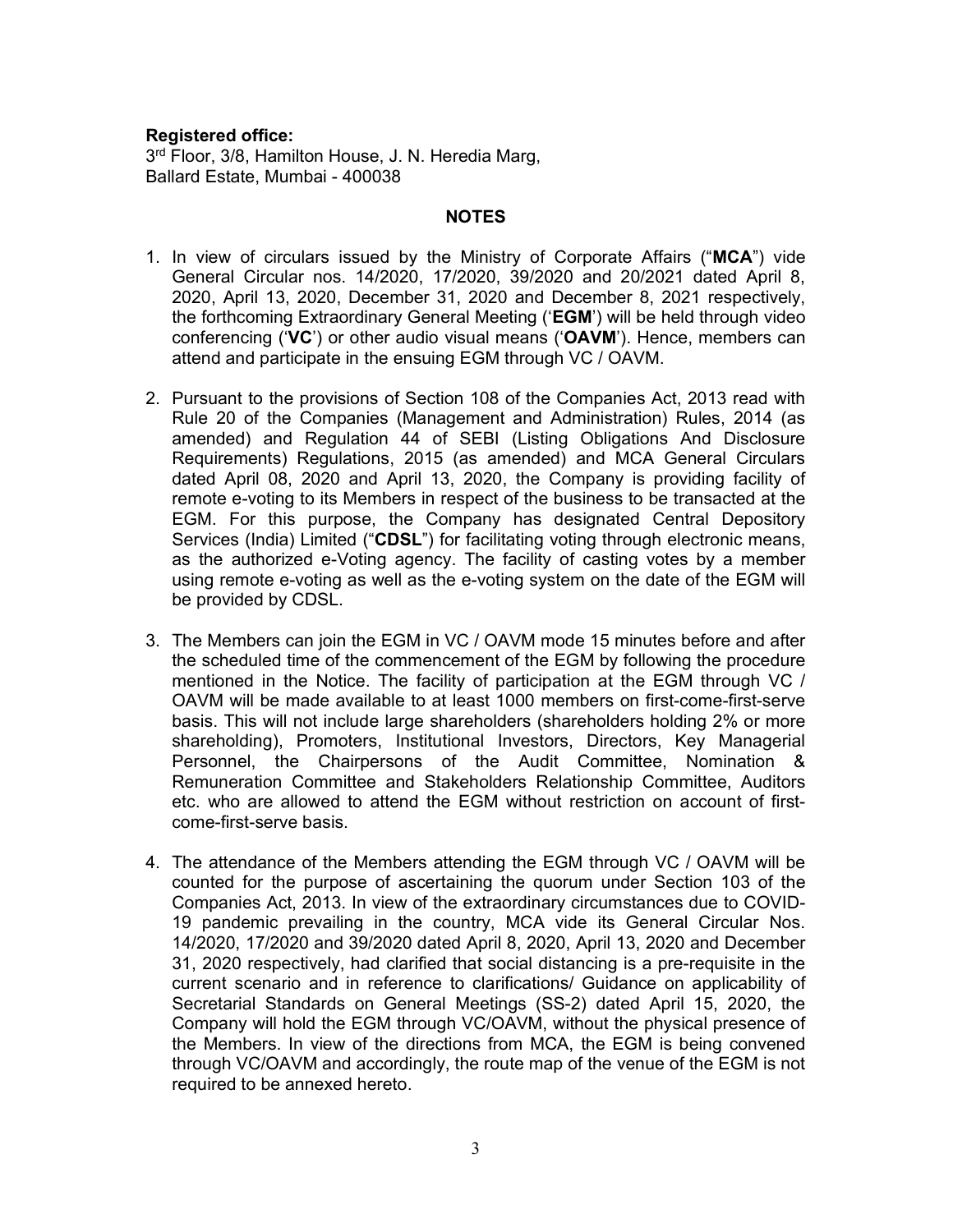- 5. Pursuant to MCA General Circular No. 14/2020 dated April 08, 2020 and MCA General Circular No. 17/2020 dated April 13, 2020, the facility to appoint proxy to attend and cast vote for the members is not available for this EGM. However, in pursuance of Section 112 and Section 113 of the Companies Act, 2013, representatives of the members such as the President of India or the Governor of a State or body corporate can attend the EGM through VC / OAVM and cast their votes through e-voting.
- 6. In line with the MCA General Circular no. 17/2020 dated April 13, 2020, the Notice calling the EGM has been uploaded on the website of the Company at www.ajrinfra.in. The Notice can also be accessed from the websites of the Stock Exchanges i.e. National Stock Exchange of India Limited and BSE Limited at www.nseindia.com and www.bseindia.com respectively. The EGM Notice is also disseminated on the website of CDSL (agency for providing the Remote e-Voting facility and e-voting system during the EGM) i.e. www.evotingindia.com.
- 7. The EGM has been convened through VC / OAVM in compliance with applicable provisions of the Companies Act, 2013 read with MCA General Circular nos. 14/2020, 17/2020, 39/2020 and 20/2021 dated April 8, 2020, April 13, 2020, December 31, 2020 and December 8, 2021 respectively. In view of the aforementioned general circulars, the Notice of the EGM is being sent to the members of the Company only by email. It is clarified that if a member fails to provide or update relevant e-mail address to the Company or to the depository participant, as the case may be, the Company will not be in default for not delivering the notice via e-mail.
- 8. Explanatory Statement pursuant to Section 102 of the Act relating to the special business to be transacted at the EGM is annexed hereto.
- 9. All documents referred to in the accompanying Notice and Explanatory Statement are available for inspection through online mode only. Members can request the same by sending an email at compliances@ajrinfra.in.
- 10. Members who have not registered their email address with Company can now register the same by sending an email to the Company at compliances@ajrinfra.in to the RTA, Link Intime India Private Limited at rta.helpdesk@linkintime.co.in. Members holding shares in demat form are requested to register their e-mail address with their Depository Participants only.
- 11. CS (Mr.) Veeraraghavan. N, Company Secretary in practice (Membership no. 6911) has been appointed as the Scrutinizer to scrutinize the e-voting process in a fair and transparent manner. The Scrutinizer shall, immediately after the conclusion of voting at the EGM, unblock the votes cast through remote e-voting and the votes cast at the EGM in the presence of at least two witnesses not in the employment of the Company. The Scrutinizer shall within 2 working days of conclusion of the meeting submit a Scrutinizer's Report of the total votes cast in favour or against, if any, to the Chairman or a person authorised by him in writing.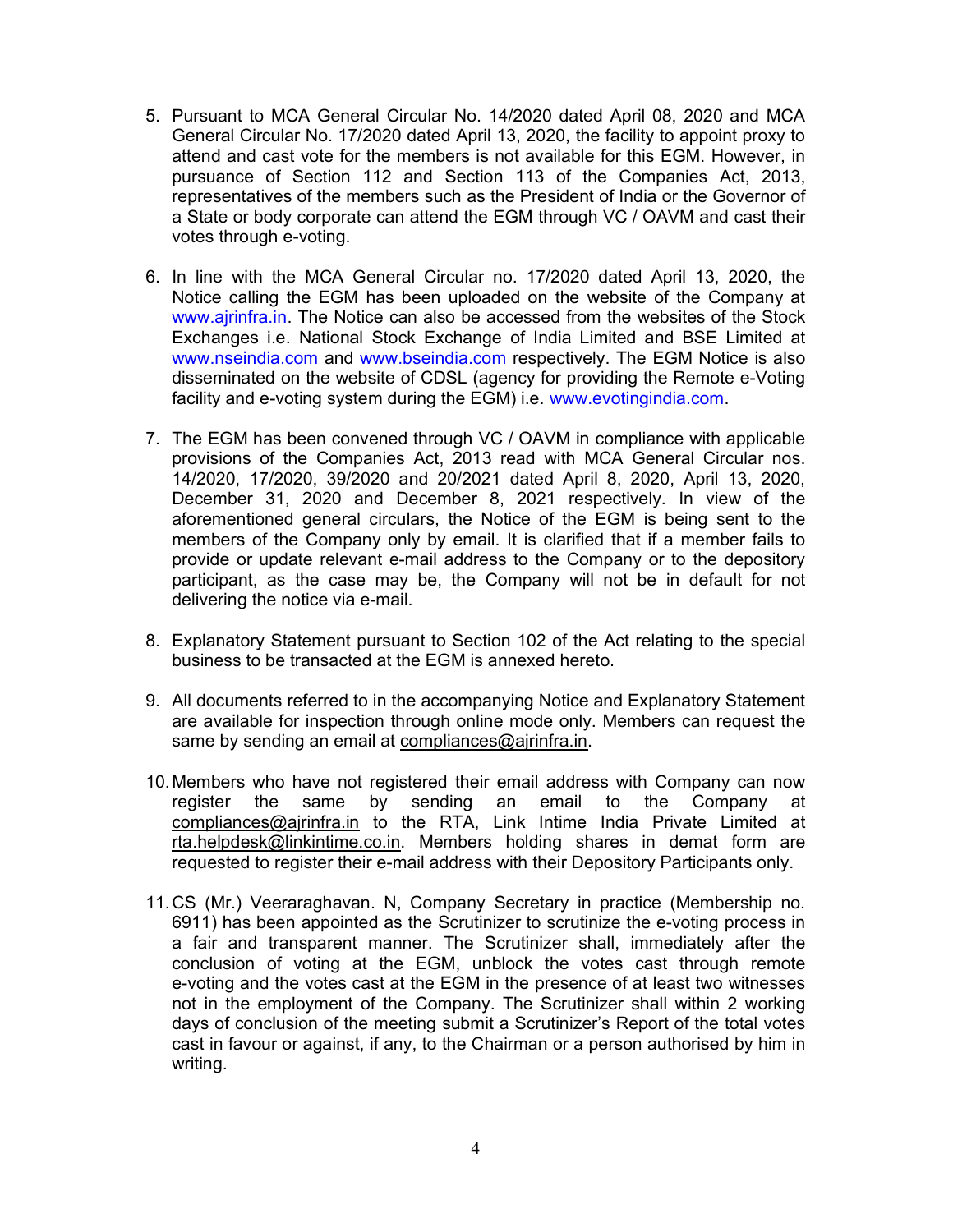- 12. The results along with the Scrutinizer's Report shall be placed on the website of the Company and on the website of CDSL and shall be communicated to National Stock Exchange of India Limited and BSE Limited.
- 13. Members can raise questions at the EGM through a chat box and they are requested to frame their questions precisely. Once the Member clicks the link for VC/OAVM in shareholder / members login where the EVSN of Company will be displayed, Members will be able to view EGM through VC / OAVM proceedings along with the chat box. The questions raised by the Members will be replied by the Company suitably.
- 14. In case of Joint holders attending the EGM, only such joint holder whose name appears first in order of names will be entitled to vote. Corporate members are required to send a certified copy of the board resolution authorizing their representative to attend the EGM through VC/ OAVM and vote on their behalf.
- 15. As per Regulation 40 of SEBI Listing Regulations, as amended, securities of listed companies can be transferred only in dematerialized form with effect from April 01, 2019, except in case of request received for transmission or transposition of securities. In view of this and to eliminate all risks associated with physical shares and for ease of portfolio management, members holding shares in physical form are requested to consider converting their holdings to dematerialized form. Members can contact the RTA, Link Intime India Private Limited at rta.helpdesk@linkintime.co.in.
- 16. Pursuant to SEBI Circular no. SEBI/HO/MIRSD/MIRSD\_RTAMB /P/CIR/2021/655 dated November 03, 2021 read with SEBI Circular No. SEBI/HO/MIRSD/MIRSD\_RTAMB/P/CIR/2021/687 dated December 14, 2021, listed companies have to record the PAN, Nominations and KYC details of all the shareholders and Bank Account details of first holder of all the security holders in physical mode. In this regard, the shareholders who are having physical shares are required to update their KYC i.e. PAN, Bank Details, Nomination before April 01, 2023, failing to which their folios will be frozen as per SEBI Circular.
- 17. Pursuant to SEBI Circular No. SEBI/HO/MIRSD/MIRSD\_RTAMB/P/CIR/2022/8 dated January 25, 2022, members holding shares in physical form are required to convert their shares into dematerialized form, failing which the RTA will not initiate and / or accept any request from such Members. Further, upon nonconversion, such shares will be credited to the Suspense Escrow Demat Account of the Company which shall be credited to the Members only upon furnishing their demat details.

# THE INSTRUCTIONS FOR SHAREHOLDERS FOR REMOTE E-VOTING AND E-VOTING DURING EGM AND JOINING MEETING THROUGH VC / OAVM ARE AS UNDER:

(i) The voting period begins on Monday,  $25<sup>th</sup>$  April, 2022 at 9.00 a.m. and ends on Wednesday, 27th April, 2022 at 5.00 p.m. During this period, shareholders' of the Company, holding shares either in physical form or in dematerialized form, as on the cut-off date (record date) of Wednesday, 24<sup>th</sup> April, 2022 may cast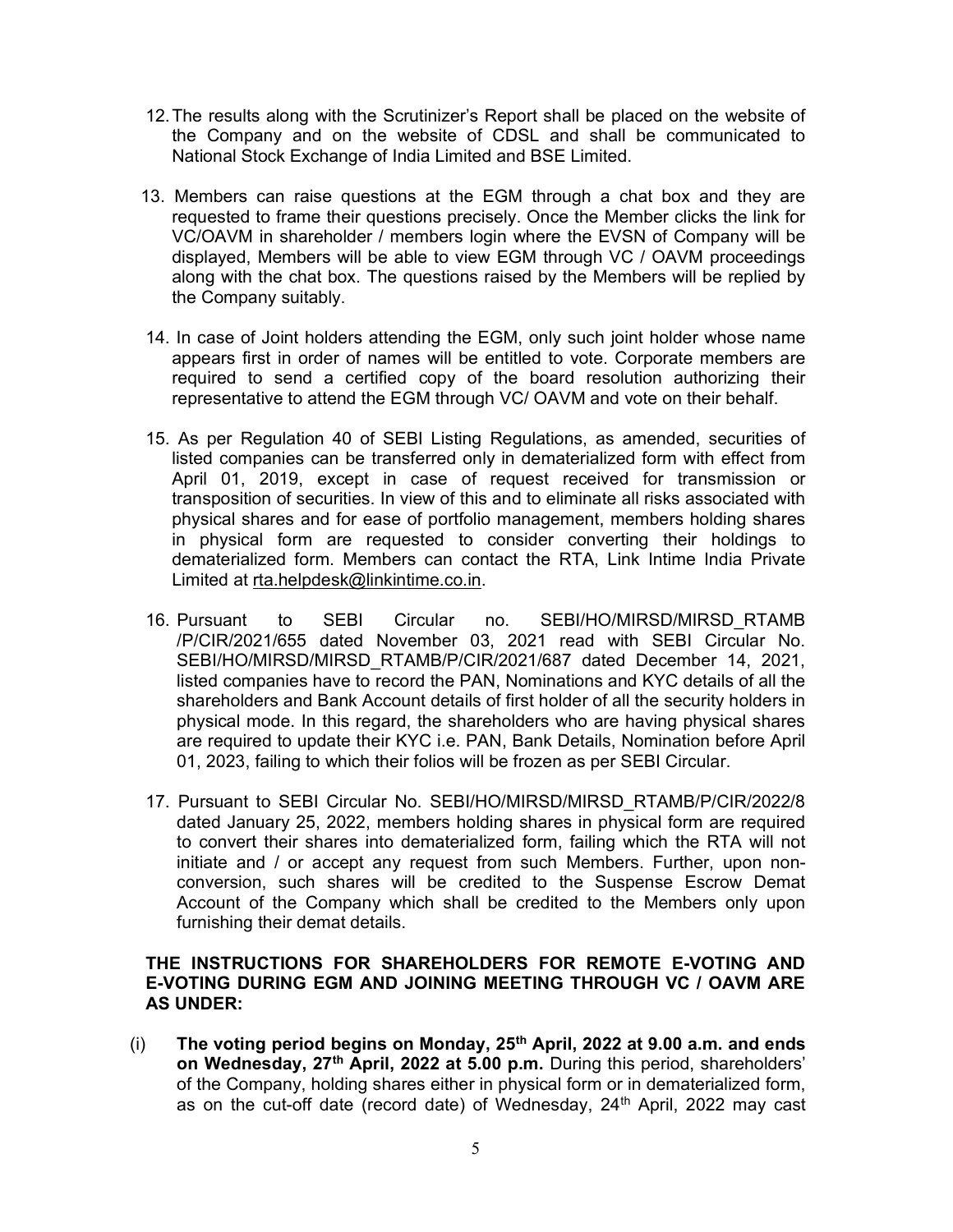their vote electronically. The voting rights of shareholders shall be in proportion to their shares in the paid-up equity share capital of the Company. The e-voting module shall be disabled by CDSL for voting thereafter.

- (ii) Shareholders who have already voted prior to the EGM date would not be entitled to vote at the EGM.
- (iii) In terms of SEBI circular no. SEBI/HO/CFD/CMD/CIR/P/2020/242 dated December 9, 2020 on e-Voting facility provided by Listed Companies, Individual shareholders holding securities in demat mode are allowed to vote through their demat account maintained with Depositories and Depository Participants. Shareholders are advised to update their mobile number and email Id in their demat accounts in order to access e-Voting facility.

Pursuant to above said SEBI Circular, Login method for e-Voting and joining virtual meetings for Individual shareholders holding securities in Demat mode is given below:

| Type                                                                                     | of   Login Method                                                                                                                                                                                                                                                                                                                                                                                                                                                                                                                                                                                                                                                                                                                                                                                                                                                                                                                                                                                                                                                                                                                                                                                                                                                                                                                                                                                                                                                                                                                                                                           |
|------------------------------------------------------------------------------------------|---------------------------------------------------------------------------------------------------------------------------------------------------------------------------------------------------------------------------------------------------------------------------------------------------------------------------------------------------------------------------------------------------------------------------------------------------------------------------------------------------------------------------------------------------------------------------------------------------------------------------------------------------------------------------------------------------------------------------------------------------------------------------------------------------------------------------------------------------------------------------------------------------------------------------------------------------------------------------------------------------------------------------------------------------------------------------------------------------------------------------------------------------------------------------------------------------------------------------------------------------------------------------------------------------------------------------------------------------------------------------------------------------------------------------------------------------------------------------------------------------------------------------------------------------------------------------------------------|
| shareholders                                                                             |                                                                                                                                                                                                                                                                                                                                                                                                                                                                                                                                                                                                                                                                                                                                                                                                                                                                                                                                                                                                                                                                                                                                                                                                                                                                                                                                                                                                                                                                                                                                                                                             |
| Individual<br><b>Shareholders</b><br>holding<br>securities in<br>Demat mode<br>with CDSL | 1) Users of who have opted for CDSL's Easi / Easiest facility,<br>can login through their existing user id and password.<br>Option will be made available to reach e-Voting page<br>without any further authentication. The URLs for users to<br>login to Easi / Easiest are https://web.cdslindia.com/myeasi/<br>home/ login or www.cdslindia.com and click on Login icon<br>and select New System Myeasi.<br>2) After successful login the Easi / Easiest user will be able to<br>see the e-Voting Menu. On clicking the e-voting menu, the<br>user will be able to see his / her holdings along with links of<br>the respective e-Voting service provider i.e. CDSL / NSDL /<br>Karvy / Link Intime as per information provided by Issuer /<br>Company. Additionally, we are providing links to e-Voting<br>Service Providers, so that the user can visit the e-Voting<br>service providers' site directly.<br>3) If the user is not registered for Easi/ Easiest, option to<br>register is available at https://web.cdslindia.com/myeasi./<br><b>Registration/EasiRegistration</b><br>4) Alternatively, the user can directly access e-Voting page by<br>providing Demat Account Number and PAN No. from a link<br>www.cdslindia.com home page. The system will<br>in<br>authenticate the user by sending OTP on registered Mobile<br>& Email as recorded in the Demat Account. After successful<br>authentication, user will be able to see the e-Voting option<br>where the e-voting is in progress and also able to directly<br>access the system of all e-Voting Service Providers. |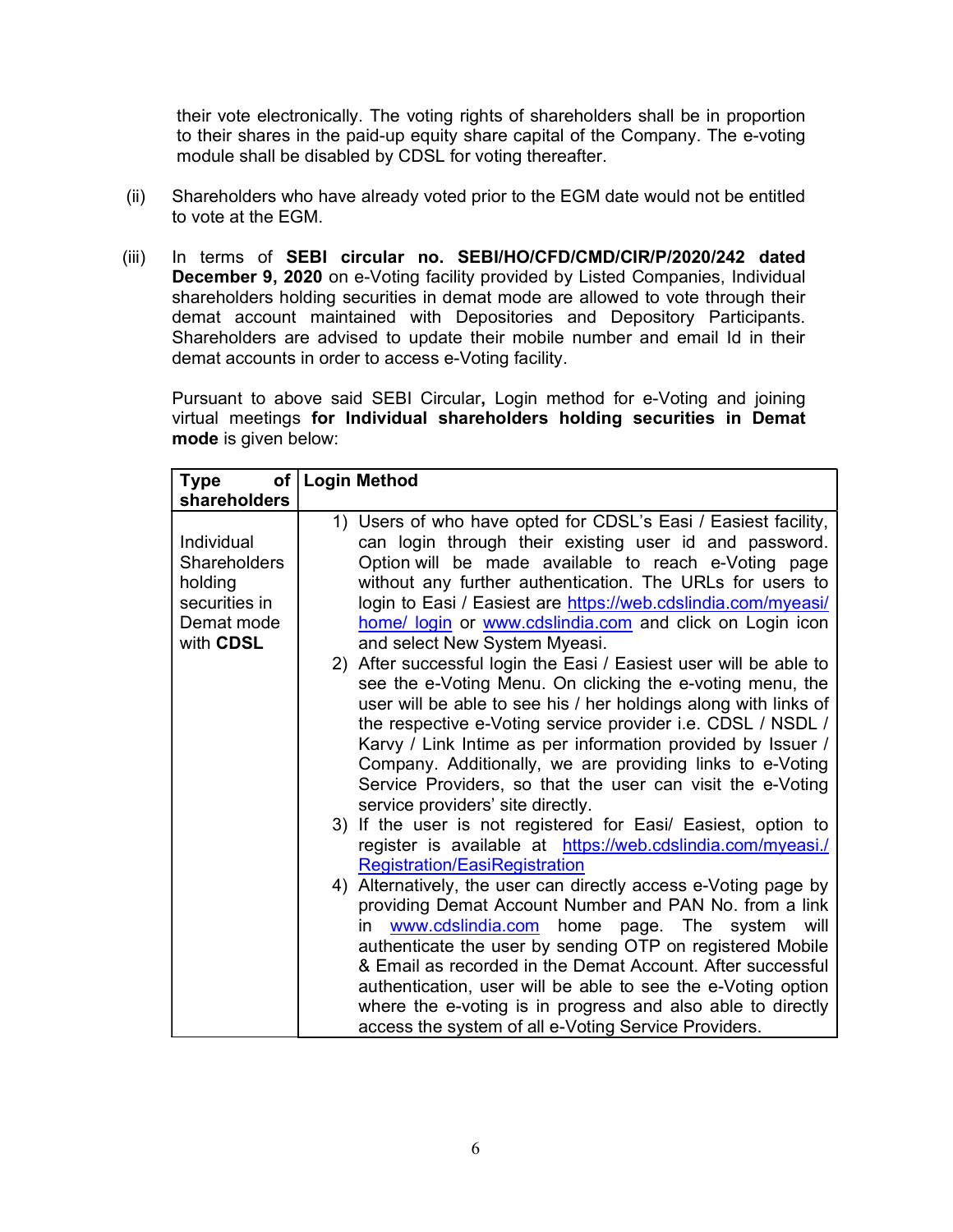| on a Personal Computer or on a mobile. Once the home<br>holding<br>securities in<br>page of e-Services is launched, click on the "Beneficial<br>demat mode<br>Owner" icon under "Login" which is available under 'IDeAS'<br>with <b>NSDL</b><br>section. A new screen will open. You will have to enter your<br>User ID and Password. After successful authentication, you<br>will be able to see e-Voting services. Click on "Access to e-<br>Voting" under e-Voting services and you will be able to see<br>e-Voting page. Click on company name or e-Voting service<br>provider name and you will be re-directed to e-Voting<br>service provider website for casting your vote during the<br>remote e-Voting period or joining virtual meeting & voting<br>during the meeting.<br>2) If the user is not registered for IDeAS e-Services, option to<br>register is available at https://eservices.nsdl.com.<br>Select<br>IDeAS "Portal<br>for<br>"Register<br>Online<br>click<br><b>or</b><br>at<br>https://eservices.nsdl.com/SecureWeb/IdeasDirectReg.jsp<br>3) Visit the e-Voting website of NSDL. Open web browser by<br>typing the following URL: https://www.evoting.nsdl.com/<br>either on a Personal Computer or on a mobile. Once the<br>home page of e-Voting system is launched, click on the icon<br>"Login" which is available under 'Shareholder/Member'<br>section. A new screen will open. You will have to enter your<br>User ID (i.e. your sixteen digit demat account number hold<br>with NSDL), Password / OTP and a Verification Code as<br>shown on the screen. After successful authentication, you<br>will be redirected to NSDL Depository site wherein you can<br>see e-Voting page. Click on company name or e-Voting<br>service provider name and you will be redirected to e-Voting<br>service provider website for casting your vote during the<br>remote e-Voting period or joining virtual meeting & voting<br>during the meeting<br>You can also login using the login credentials of your demat<br>Individual<br><b>Shareholders</b><br>account through your Depository Participant registered with<br>NSDL/CDSL for e-Voting facility. After successful login, you<br>(holding<br>will be able to see e-Voting option. Once you click on<br>securities<br>in<br>demat mode)<br>e-Voting option, you will be redirected to NSDL/CDSL<br>Depository site after successful authentication, wherein you<br>login through<br>can see e-Voting feature. Click on company name or<br>their<br>e-Voting service provider name and you will be redirected to<br><b>Depository</b><br>e-Voting service provider's website for casting your vote<br><b>Participants</b> | Individual<br>Shareholders | 1) If you are already registered for NSDL IDeAS facility, please<br>visit the e-Services website of NSDL. Open web browser by<br>typing the following URL: https://eservices.nsdl.com either |
|---------------------------------------------------------------------------------------------------------------------------------------------------------------------------------------------------------------------------------------------------------------------------------------------------------------------------------------------------------------------------------------------------------------------------------------------------------------------------------------------------------------------------------------------------------------------------------------------------------------------------------------------------------------------------------------------------------------------------------------------------------------------------------------------------------------------------------------------------------------------------------------------------------------------------------------------------------------------------------------------------------------------------------------------------------------------------------------------------------------------------------------------------------------------------------------------------------------------------------------------------------------------------------------------------------------------------------------------------------------------------------------------------------------------------------------------------------------------------------------------------------------------------------------------------------------------------------------------------------------------------------------------------------------------------------------------------------------------------------------------------------------------------------------------------------------------------------------------------------------------------------------------------------------------------------------------------------------------------------------------------------------------------------------------------------------------------------------------------------------------------------------------------------------------------------------------------------------------------------------------------------------------------------------------------------------------------------------------------------------------------------------------------------------------------------------------------------------------------------------------------------------------------------------------------------------------------------------------------------------------------------------------------------------------------------------------------|----------------------------|----------------------------------------------------------------------------------------------------------------------------------------------------------------------------------------------|
|                                                                                                                                                                                                                                                                                                                                                                                                                                                                                                                                                                                                                                                                                                                                                                                                                                                                                                                                                                                                                                                                                                                                                                                                                                                                                                                                                                                                                                                                                                                                                                                                                                                                                                                                                                                                                                                                                                                                                                                                                                                                                                                                                                                                                                                                                                                                                                                                                                                                                                                                                                                                                                                                                                   |                            |                                                                                                                                                                                              |
|                                                                                                                                                                                                                                                                                                                                                                                                                                                                                                                                                                                                                                                                                                                                                                                                                                                                                                                                                                                                                                                                                                                                                                                                                                                                                                                                                                                                                                                                                                                                                                                                                                                                                                                                                                                                                                                                                                                                                                                                                                                                                                                                                                                                                                                                                                                                                                                                                                                                                                                                                                                                                                                                                                   |                            |                                                                                                                                                                                              |
|                                                                                                                                                                                                                                                                                                                                                                                                                                                                                                                                                                                                                                                                                                                                                                                                                                                                                                                                                                                                                                                                                                                                                                                                                                                                                                                                                                                                                                                                                                                                                                                                                                                                                                                                                                                                                                                                                                                                                                                                                                                                                                                                                                                                                                                                                                                                                                                                                                                                                                                                                                                                                                                                                                   |                            |                                                                                                                                                                                              |
|                                                                                                                                                                                                                                                                                                                                                                                                                                                                                                                                                                                                                                                                                                                                                                                                                                                                                                                                                                                                                                                                                                                                                                                                                                                                                                                                                                                                                                                                                                                                                                                                                                                                                                                                                                                                                                                                                                                                                                                                                                                                                                                                                                                                                                                                                                                                                                                                                                                                                                                                                                                                                                                                                                   |                            |                                                                                                                                                                                              |
|                                                                                                                                                                                                                                                                                                                                                                                                                                                                                                                                                                                                                                                                                                                                                                                                                                                                                                                                                                                                                                                                                                                                                                                                                                                                                                                                                                                                                                                                                                                                                                                                                                                                                                                                                                                                                                                                                                                                                                                                                                                                                                                                                                                                                                                                                                                                                                                                                                                                                                                                                                                                                                                                                                   |                            |                                                                                                                                                                                              |
|                                                                                                                                                                                                                                                                                                                                                                                                                                                                                                                                                                                                                                                                                                                                                                                                                                                                                                                                                                                                                                                                                                                                                                                                                                                                                                                                                                                                                                                                                                                                                                                                                                                                                                                                                                                                                                                                                                                                                                                                                                                                                                                                                                                                                                                                                                                                                                                                                                                                                                                                                                                                                                                                                                   |                            |                                                                                                                                                                                              |
|                                                                                                                                                                                                                                                                                                                                                                                                                                                                                                                                                                                                                                                                                                                                                                                                                                                                                                                                                                                                                                                                                                                                                                                                                                                                                                                                                                                                                                                                                                                                                                                                                                                                                                                                                                                                                                                                                                                                                                                                                                                                                                                                                                                                                                                                                                                                                                                                                                                                                                                                                                                                                                                                                                   |                            |                                                                                                                                                                                              |
|                                                                                                                                                                                                                                                                                                                                                                                                                                                                                                                                                                                                                                                                                                                                                                                                                                                                                                                                                                                                                                                                                                                                                                                                                                                                                                                                                                                                                                                                                                                                                                                                                                                                                                                                                                                                                                                                                                                                                                                                                                                                                                                                                                                                                                                                                                                                                                                                                                                                                                                                                                                                                                                                                                   |                            |                                                                                                                                                                                              |
|                                                                                                                                                                                                                                                                                                                                                                                                                                                                                                                                                                                                                                                                                                                                                                                                                                                                                                                                                                                                                                                                                                                                                                                                                                                                                                                                                                                                                                                                                                                                                                                                                                                                                                                                                                                                                                                                                                                                                                                                                                                                                                                                                                                                                                                                                                                                                                                                                                                                                                                                                                                                                                                                                                   |                            |                                                                                                                                                                                              |
|                                                                                                                                                                                                                                                                                                                                                                                                                                                                                                                                                                                                                                                                                                                                                                                                                                                                                                                                                                                                                                                                                                                                                                                                                                                                                                                                                                                                                                                                                                                                                                                                                                                                                                                                                                                                                                                                                                                                                                                                                                                                                                                                                                                                                                                                                                                                                                                                                                                                                                                                                                                                                                                                                                   |                            |                                                                                                                                                                                              |
|                                                                                                                                                                                                                                                                                                                                                                                                                                                                                                                                                                                                                                                                                                                                                                                                                                                                                                                                                                                                                                                                                                                                                                                                                                                                                                                                                                                                                                                                                                                                                                                                                                                                                                                                                                                                                                                                                                                                                                                                                                                                                                                                                                                                                                                                                                                                                                                                                                                                                                                                                                                                                                                                                                   |                            |                                                                                                                                                                                              |
|                                                                                                                                                                                                                                                                                                                                                                                                                                                                                                                                                                                                                                                                                                                                                                                                                                                                                                                                                                                                                                                                                                                                                                                                                                                                                                                                                                                                                                                                                                                                                                                                                                                                                                                                                                                                                                                                                                                                                                                                                                                                                                                                                                                                                                                                                                                                                                                                                                                                                                                                                                                                                                                                                                   |                            |                                                                                                                                                                                              |
|                                                                                                                                                                                                                                                                                                                                                                                                                                                                                                                                                                                                                                                                                                                                                                                                                                                                                                                                                                                                                                                                                                                                                                                                                                                                                                                                                                                                                                                                                                                                                                                                                                                                                                                                                                                                                                                                                                                                                                                                                                                                                                                                                                                                                                                                                                                                                                                                                                                                                                                                                                                                                                                                                                   |                            |                                                                                                                                                                                              |
|                                                                                                                                                                                                                                                                                                                                                                                                                                                                                                                                                                                                                                                                                                                                                                                                                                                                                                                                                                                                                                                                                                                                                                                                                                                                                                                                                                                                                                                                                                                                                                                                                                                                                                                                                                                                                                                                                                                                                                                                                                                                                                                                                                                                                                                                                                                                                                                                                                                                                                                                                                                                                                                                                                   |                            |                                                                                                                                                                                              |
|                                                                                                                                                                                                                                                                                                                                                                                                                                                                                                                                                                                                                                                                                                                                                                                                                                                                                                                                                                                                                                                                                                                                                                                                                                                                                                                                                                                                                                                                                                                                                                                                                                                                                                                                                                                                                                                                                                                                                                                                                                                                                                                                                                                                                                                                                                                                                                                                                                                                                                                                                                                                                                                                                                   |                            |                                                                                                                                                                                              |
|                                                                                                                                                                                                                                                                                                                                                                                                                                                                                                                                                                                                                                                                                                                                                                                                                                                                                                                                                                                                                                                                                                                                                                                                                                                                                                                                                                                                                                                                                                                                                                                                                                                                                                                                                                                                                                                                                                                                                                                                                                                                                                                                                                                                                                                                                                                                                                                                                                                                                                                                                                                                                                                                                                   |                            |                                                                                                                                                                                              |
|                                                                                                                                                                                                                                                                                                                                                                                                                                                                                                                                                                                                                                                                                                                                                                                                                                                                                                                                                                                                                                                                                                                                                                                                                                                                                                                                                                                                                                                                                                                                                                                                                                                                                                                                                                                                                                                                                                                                                                                                                                                                                                                                                                                                                                                                                                                                                                                                                                                                                                                                                                                                                                                                                                   |                            |                                                                                                                                                                                              |
|                                                                                                                                                                                                                                                                                                                                                                                                                                                                                                                                                                                                                                                                                                                                                                                                                                                                                                                                                                                                                                                                                                                                                                                                                                                                                                                                                                                                                                                                                                                                                                                                                                                                                                                                                                                                                                                                                                                                                                                                                                                                                                                                                                                                                                                                                                                                                                                                                                                                                                                                                                                                                                                                                                   |                            |                                                                                                                                                                                              |
|                                                                                                                                                                                                                                                                                                                                                                                                                                                                                                                                                                                                                                                                                                                                                                                                                                                                                                                                                                                                                                                                                                                                                                                                                                                                                                                                                                                                                                                                                                                                                                                                                                                                                                                                                                                                                                                                                                                                                                                                                                                                                                                                                                                                                                                                                                                                                                                                                                                                                                                                                                                                                                                                                                   |                            |                                                                                                                                                                                              |
|                                                                                                                                                                                                                                                                                                                                                                                                                                                                                                                                                                                                                                                                                                                                                                                                                                                                                                                                                                                                                                                                                                                                                                                                                                                                                                                                                                                                                                                                                                                                                                                                                                                                                                                                                                                                                                                                                                                                                                                                                                                                                                                                                                                                                                                                                                                                                                                                                                                                                                                                                                                                                                                                                                   |                            |                                                                                                                                                                                              |
|                                                                                                                                                                                                                                                                                                                                                                                                                                                                                                                                                                                                                                                                                                                                                                                                                                                                                                                                                                                                                                                                                                                                                                                                                                                                                                                                                                                                                                                                                                                                                                                                                                                                                                                                                                                                                                                                                                                                                                                                                                                                                                                                                                                                                                                                                                                                                                                                                                                                                                                                                                                                                                                                                                   |                            |                                                                                                                                                                                              |
|                                                                                                                                                                                                                                                                                                                                                                                                                                                                                                                                                                                                                                                                                                                                                                                                                                                                                                                                                                                                                                                                                                                                                                                                                                                                                                                                                                                                                                                                                                                                                                                                                                                                                                                                                                                                                                                                                                                                                                                                                                                                                                                                                                                                                                                                                                                                                                                                                                                                                                                                                                                                                                                                                                   |                            |                                                                                                                                                                                              |
|                                                                                                                                                                                                                                                                                                                                                                                                                                                                                                                                                                                                                                                                                                                                                                                                                                                                                                                                                                                                                                                                                                                                                                                                                                                                                                                                                                                                                                                                                                                                                                                                                                                                                                                                                                                                                                                                                                                                                                                                                                                                                                                                                                                                                                                                                                                                                                                                                                                                                                                                                                                                                                                                                                   |                            |                                                                                                                                                                                              |
|                                                                                                                                                                                                                                                                                                                                                                                                                                                                                                                                                                                                                                                                                                                                                                                                                                                                                                                                                                                                                                                                                                                                                                                                                                                                                                                                                                                                                                                                                                                                                                                                                                                                                                                                                                                                                                                                                                                                                                                                                                                                                                                                                                                                                                                                                                                                                                                                                                                                                                                                                                                                                                                                                                   |                            |                                                                                                                                                                                              |
|                                                                                                                                                                                                                                                                                                                                                                                                                                                                                                                                                                                                                                                                                                                                                                                                                                                                                                                                                                                                                                                                                                                                                                                                                                                                                                                                                                                                                                                                                                                                                                                                                                                                                                                                                                                                                                                                                                                                                                                                                                                                                                                                                                                                                                                                                                                                                                                                                                                                                                                                                                                                                                                                                                   |                            |                                                                                                                                                                                              |
|                                                                                                                                                                                                                                                                                                                                                                                                                                                                                                                                                                                                                                                                                                                                                                                                                                                                                                                                                                                                                                                                                                                                                                                                                                                                                                                                                                                                                                                                                                                                                                                                                                                                                                                                                                                                                                                                                                                                                                                                                                                                                                                                                                                                                                                                                                                                                                                                                                                                                                                                                                                                                                                                                                   |                            |                                                                                                                                                                                              |
|                                                                                                                                                                                                                                                                                                                                                                                                                                                                                                                                                                                                                                                                                                                                                                                                                                                                                                                                                                                                                                                                                                                                                                                                                                                                                                                                                                                                                                                                                                                                                                                                                                                                                                                                                                                                                                                                                                                                                                                                                                                                                                                                                                                                                                                                                                                                                                                                                                                                                                                                                                                                                                                                                                   |                            |                                                                                                                                                                                              |
|                                                                                                                                                                                                                                                                                                                                                                                                                                                                                                                                                                                                                                                                                                                                                                                                                                                                                                                                                                                                                                                                                                                                                                                                                                                                                                                                                                                                                                                                                                                                                                                                                                                                                                                                                                                                                                                                                                                                                                                                                                                                                                                                                                                                                                                                                                                                                                                                                                                                                                                                                                                                                                                                                                   |                            |                                                                                                                                                                                              |
|                                                                                                                                                                                                                                                                                                                                                                                                                                                                                                                                                                                                                                                                                                                                                                                                                                                                                                                                                                                                                                                                                                                                                                                                                                                                                                                                                                                                                                                                                                                                                                                                                                                                                                                                                                                                                                                                                                                                                                                                                                                                                                                                                                                                                                                                                                                                                                                                                                                                                                                                                                                                                                                                                                   |                            |                                                                                                                                                                                              |
|                                                                                                                                                                                                                                                                                                                                                                                                                                                                                                                                                                                                                                                                                                                                                                                                                                                                                                                                                                                                                                                                                                                                                                                                                                                                                                                                                                                                                                                                                                                                                                                                                                                                                                                                                                                                                                                                                                                                                                                                                                                                                                                                                                                                                                                                                                                                                                                                                                                                                                                                                                                                                                                                                                   |                            |                                                                                                                                                                                              |
|                                                                                                                                                                                                                                                                                                                                                                                                                                                                                                                                                                                                                                                                                                                                                                                                                                                                                                                                                                                                                                                                                                                                                                                                                                                                                                                                                                                                                                                                                                                                                                                                                                                                                                                                                                                                                                                                                                                                                                                                                                                                                                                                                                                                                                                                                                                                                                                                                                                                                                                                                                                                                                                                                                   |                            |                                                                                                                                                                                              |
|                                                                                                                                                                                                                                                                                                                                                                                                                                                                                                                                                                                                                                                                                                                                                                                                                                                                                                                                                                                                                                                                                                                                                                                                                                                                                                                                                                                                                                                                                                                                                                                                                                                                                                                                                                                                                                                                                                                                                                                                                                                                                                                                                                                                                                                                                                                                                                                                                                                                                                                                                                                                                                                                                                   |                            |                                                                                                                                                                                              |
|                                                                                                                                                                                                                                                                                                                                                                                                                                                                                                                                                                                                                                                                                                                                                                                                                                                                                                                                                                                                                                                                                                                                                                                                                                                                                                                                                                                                                                                                                                                                                                                                                                                                                                                                                                                                                                                                                                                                                                                                                                                                                                                                                                                                                                                                                                                                                                                                                                                                                                                                                                                                                                                                                                   |                            | during the remote e-Voting period or joining virtual meeting                                                                                                                                 |
| & voting during the meeting.                                                                                                                                                                                                                                                                                                                                                                                                                                                                                                                                                                                                                                                                                                                                                                                                                                                                                                                                                                                                                                                                                                                                                                                                                                                                                                                                                                                                                                                                                                                                                                                                                                                                                                                                                                                                                                                                                                                                                                                                                                                                                                                                                                                                                                                                                                                                                                                                                                                                                                                                                                                                                                                                      |                            |                                                                                                                                                                                              |

Important note: Members who are unable to retrieve User ID/ Password are advised to use Forgot User ID and Forgot Password option available at abovementioned website.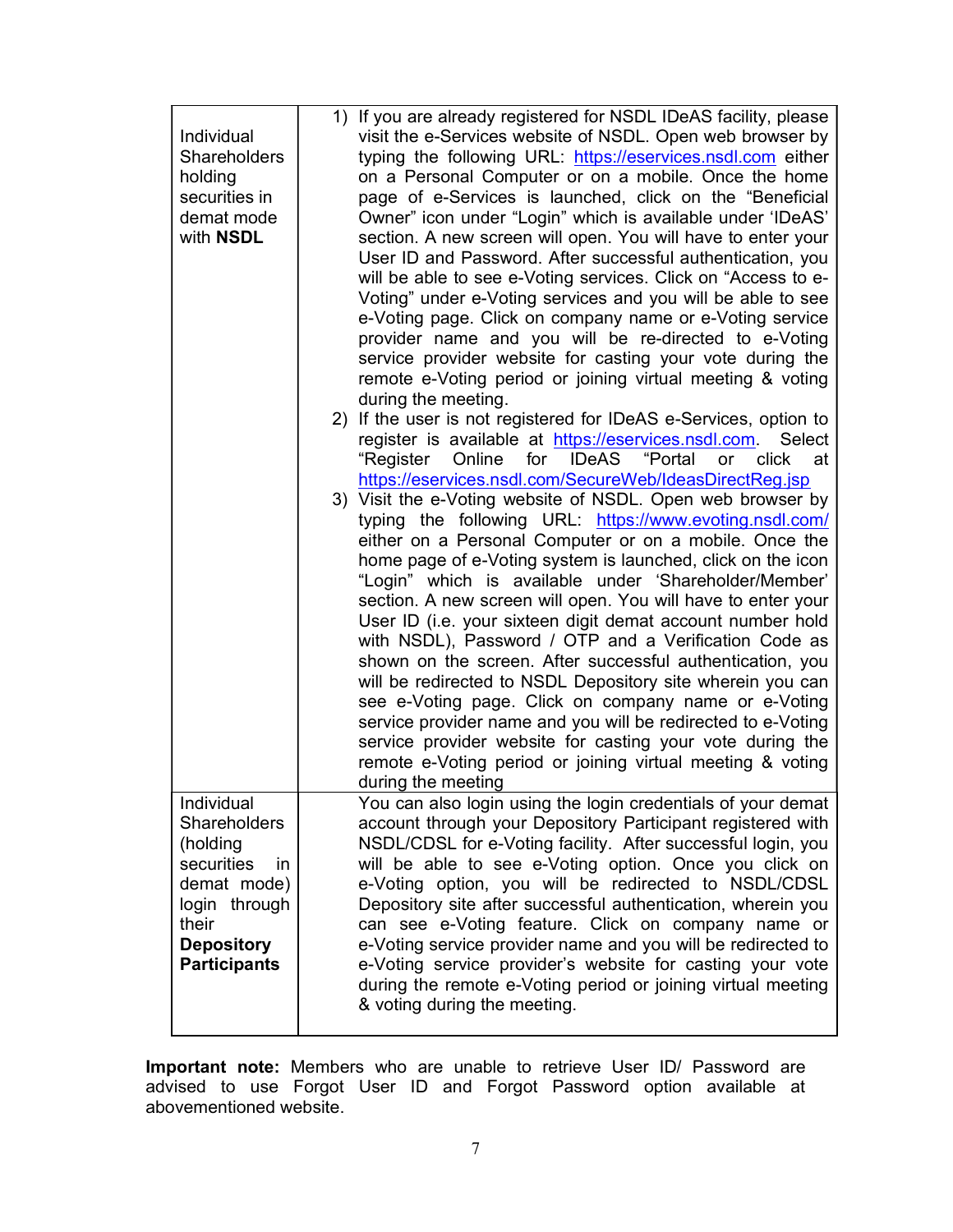Helpdesk for Individual Shareholders holding securities in demat mode for any technical issues related to login through Depository i.e. CDSL and NSDL

| Login type                                                                      | <b>Helpdesk details</b>                                                                                                                                                               |
|---------------------------------------------------------------------------------|---------------------------------------------------------------------------------------------------------------------------------------------------------------------------------------|
| Individual Shareholders holding<br>securities in Demat mode with<br><b>CDSL</b> | Members facing any technical issue in login can<br>contact CDSL helpdesk by sending a request at<br>helpdesk.evoting@cdslindia.com or contact at<br>022-23058738 and 022-23058542-43. |
| Individual Shareholders holding<br>securities in Demat mode with<br><b>NSDL</b> | Members facing any technical issue in login can<br>contact NSDL helpdesk by sending a request at<br>evoting@nsdl.co.in or call at toll free no.:<br>1800 1020 990 and 1800 22 44 30   |

- (iv) Login method for e-Voting and joining virtual meeting for shareholders other than individual shareholders & physical shareholders.
- (v) The shareholders should log on to the e-voting website www.evotingindia.com.
- (vi) Click on "Shareholders" module.
- (vii) Now enter your User ID
	- a. For CDSL: 16 digits beneficiary ID,
	- b. For NSDL: 8 Character DP ID followed by 8 Digits Client ID,
	- c. Shareholders holding shares in Physical Form should enter Folio Number registered with the Company.

OR

Alternatively, if you registered for CDSL's EASI/EASIEST services, you can log-in at httpl://www.cdslindia.com from Login-Myeasi using your login credentials. Once you successfully long-in to CDSL's EASI/EASIEST eservices, click on e-Voting option and proceed directly to cast your vote electronically.

- (viii) Next enter the Image Verification as displayed and Click on Login.
- (ix) If you are holding shares in demat form and had logged on to www.evotingindia.com and voted on an earlier e-voting of any company, then your existing password is to be used.

#### $(x)$  If you are a first time user follow the steps given below:

|            | For Shareholders holding shares in Demat Form other than individual<br>& Physical Form                                                              |
|------------|-----------------------------------------------------------------------------------------------------------------------------------------------------|
| <b>PAN</b> | Enter your 10 digit alpha-numeric *PAN issued by Income Tax Department<br>(Applicable for both demat shareholders as well as physical shareholders) |
|            | Shareholders who have not updated their PAN with the Company /<br>Depository Participant are requested to use the sequence number                   |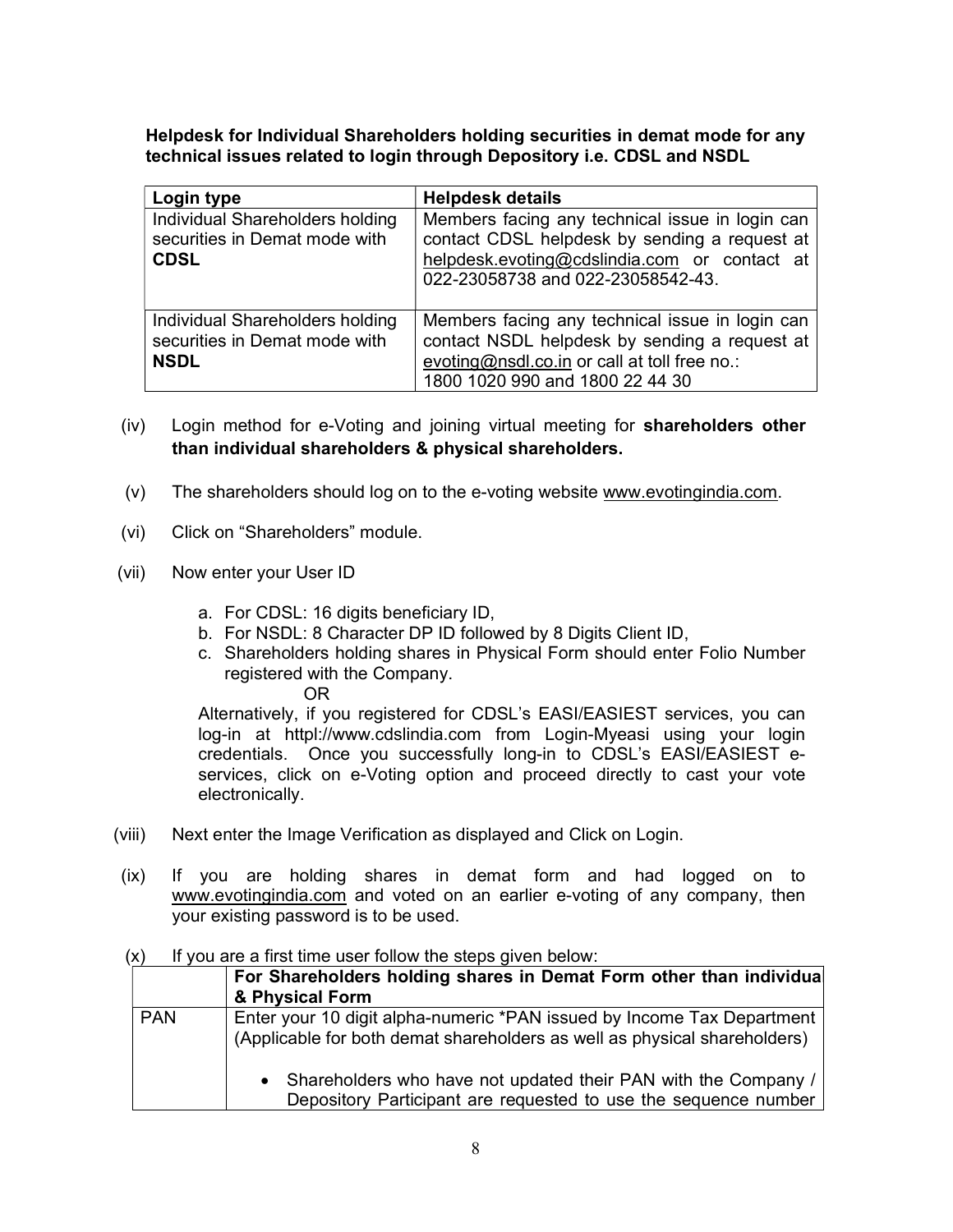|                    | which is printed on Postal Ballot / Attendance Slip indicated in the<br>PAN field. |
|--------------------|------------------------------------------------------------------------------------|
| <b>Dividend</b>    | Enter the Dividend Bank Details or Date of Birth (in dd/mm/yyyy format) as         |
| Bank               | recorded in your demat account or in the company records in order to               |
| <b>Details</b>     | login.                                                                             |
| <b>OR</b> Date     | If both the details are not recorded with the depository or company<br>$\bullet$   |
| <b>Birth</b><br>οf | please enter the member id / folio number in the Dividend Bank                     |
| (DOB)              | details field as mentioned in instruction (v).                                     |

- (xi) After entering these details appropriately, click on "SUBMIT" tab.
- (xii) Shareholders holding shares in physical form will then directly reach the Company selection screen. However, shareholders holding shares in demat form will now reach 'Password Creation' menu wherein they are required to mandatorily enter their login password in the new password field. Kindly note that this password is to be also used by the demat holders for voting for resolutions of any other company on which they are eligible to vote, provided that company opts for e-voting through CDSL platform. It is strongly recommended not to share your password with any other person and take utmost care to keep your password confidential.
- (xiii) For shareholders holding shares in physical form, the details can be used only for e-voting on the resolutions contained in this Notice.
- (xiv) Click on the EVSN for the relevant <AJR INFRA AND TOLLING LIMITED> on which you choose to vote.
- (xv) On the voting page, you will see "RESOLUTION DESCRIPTION" and against the same the option "YES/NO" for voting. Select the option YES or NO as desired. The option YES implies that you assent to the Resolution and option NO implies that you dissent to the Resolution.
- (xvi) Click on the "RESOLUTIONS FILE LINK" if you wish to view the entire Resolution details.
- (xvii) After selecting the resolution you have decided to vote on, click on "SUBMIT". A confirmation box will be displayed. If you wish to confirm your vote, click on "OK", else to change your vote, click on "CANCEL" and accordingly modify your vote.
- (xviii) Once you "CONFIRM" your vote on the resolution, you will not be allowed to modify your vote.
- (xix) You can also take a print of the votes cast by clicking on "Click here to print" option on the Voting page.
- (xx) If a demat account holder has forgotten the login password then Enter the User ID and the image verification code and click on Forgot Password & enter the details as prompted by the system.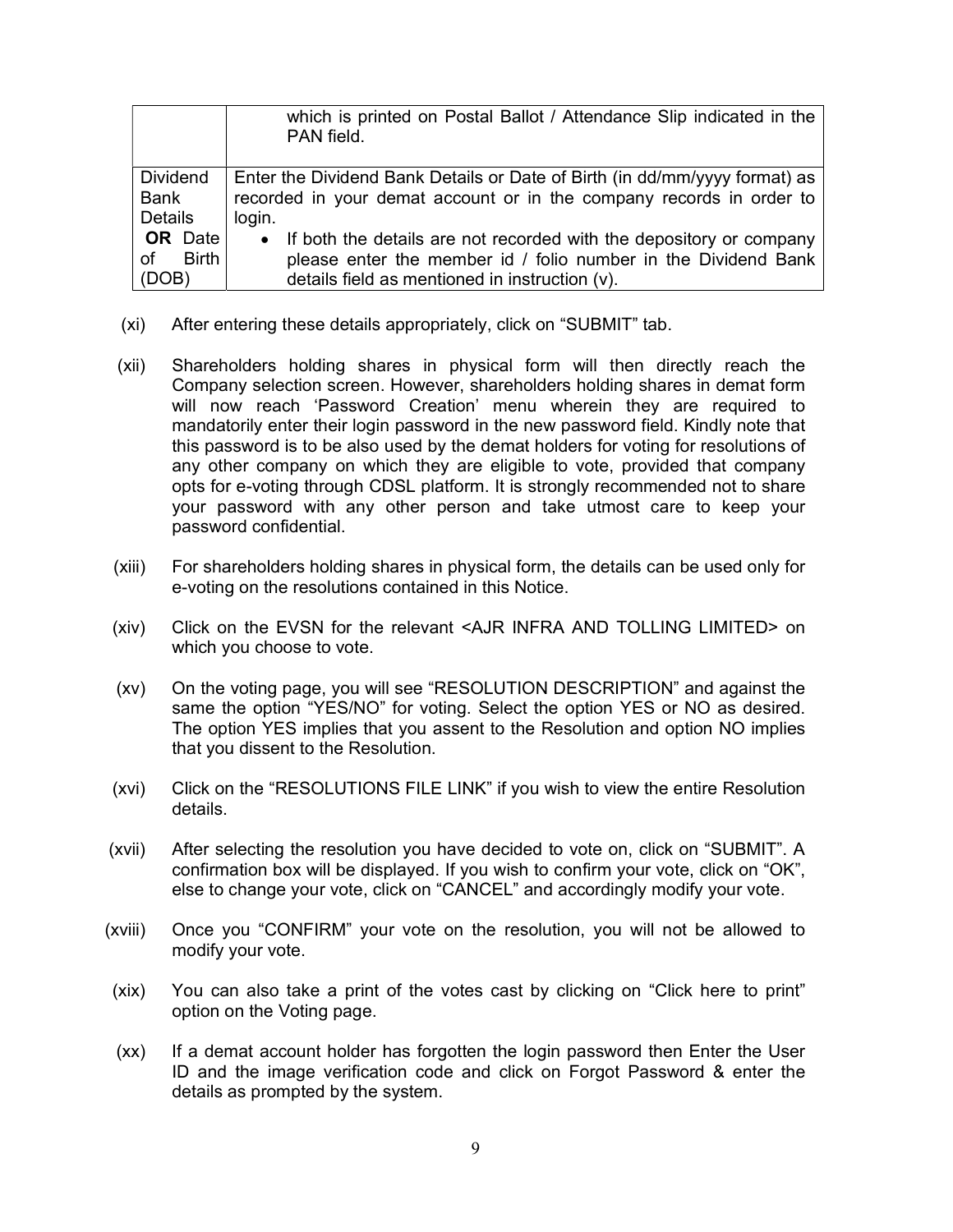(xxi) Shareholders can also cast their vote using CDSL's mobile app "m-Voting". The m-Voting app can be downloaded from respective store. Please follow the instructions as prompted by the mobile app while Remote Voting on your mobile.

# PROCESS FOR THOSE SHAREHOLDERS WHOSE EMAIL ADDRESSES ARE NOT REGISTERED WITH THE DEPOSITORIES FOR OBTAINING LOGIN CREDENTIALS FOR E-VOTING FOR THE RESOLUTIONS PROPOSED IN THIS NOTICE:

- 1. For Physical shareholders- please provide necessary details like Folio No., Name of shareholder, scanned copy of the share certificate (front and back), PAN (self-attested scanned copy of PAN card), AADHAR (self-attested scanned copy of Aadhar Card) by email to Company at compliances@ajrinfra.in / RTA email id at rnt.helpdesk@linkintime.co.in.
- 2. For Demat shareholders please provide Demat account details (CDSL-16 digit beneficiary ID or NSDL-16 digit DPID + CLID), Name, client master or copy of Consolidated Account statement, PAN (self-attested scanned copy of PAN card), AADHAR (self-attested scanned copy of Aadhar Card) to Company at compliances@ajrinfra.in / RTA email id at rnt.helpdesk@linkintime.co.in.
- 3. The Company / RTA shall co-ordinate with CDSL and provide the login credentials to the above mentioned shareholders.

# INSTRUCTIONS FOR SHAREHOLDERS ATTENDING THE EGM THROUGH VC / OAVM ARE AS UNDER:

- 1. Shareholder will be provided with a facility to attend the EGM through VC/OAVM through the CDSL e-Voting system. Shareholders may access the same at https://www.evotingindia.com under shareholders/members login by using the remote e-voting credentials. The link for VC/OAVM will be available in shareholder / members login where the EVSN of Company will be displayed.
- 2. Shareholders are encouraged to join the Meeting through Laptops / IPads for better experience.
- 3. Further shareholders will be required to allow Camera and use Internet with a good speed to avoid any disturbance during the meeting.
- 4. Please note that Participants Connecting from Mobile Devices or Tablets or through Laptop connecting via Mobile Hotspot may experience Audio / Video loss due to Fluctuation in their respective network. It is therefore recommended to use Stable Wi-Fi or LAN Connection to mitigate any kind of aforesaid glitches.
- 5. Shareholders who would like to express their views/ask questions during the EGM may register themselves as a speaker by sending their request in advance at least seven days prior to meeting mentioning their name, demat account number / folio number, email id, mobile number at compliances@ajrinfra.in. The shareholders who do not wish to speak during the EGM but have queries may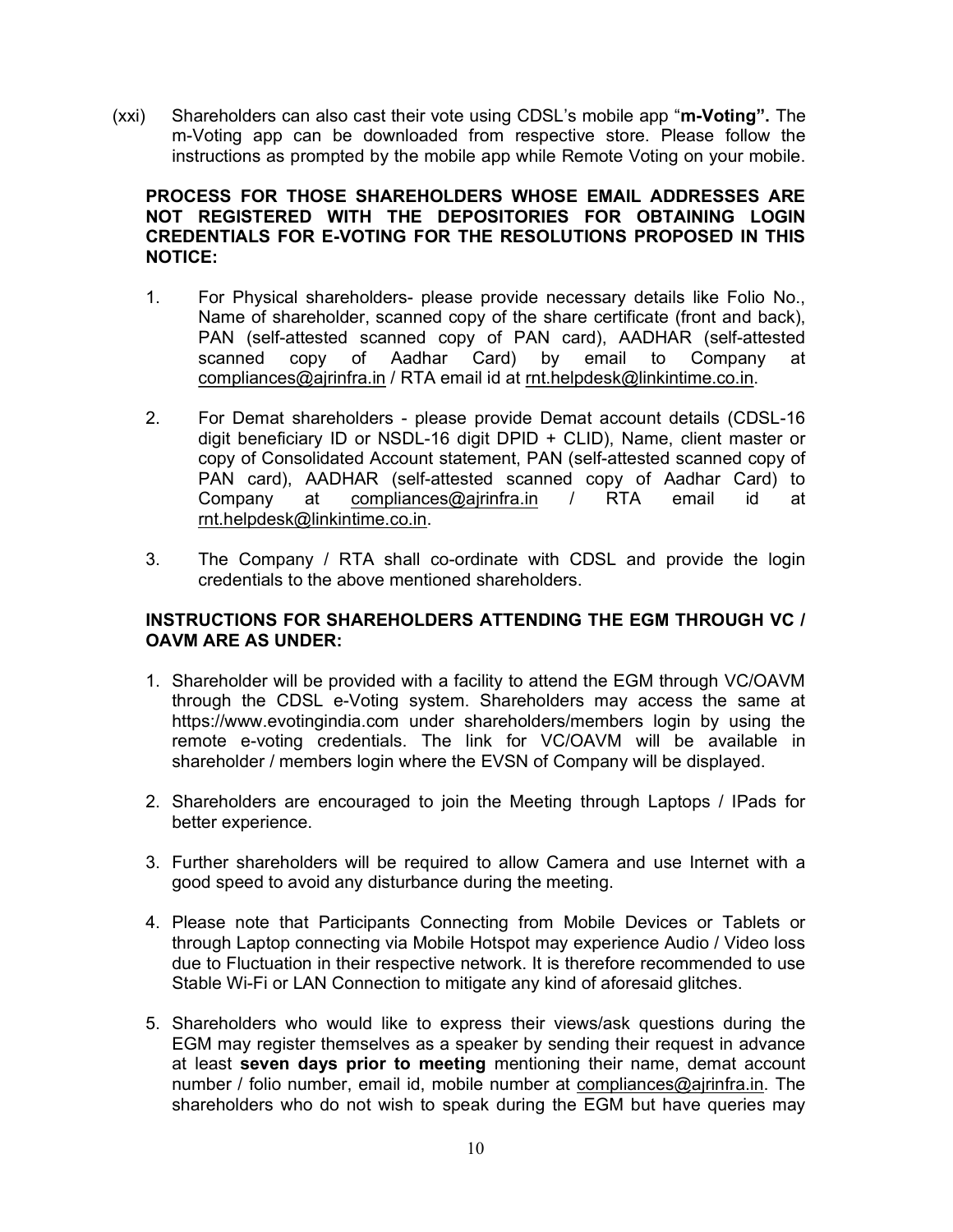send their queries in advance seven days prior to meeting mentioning their name, demat account number / folio number, email id, mobile number at compliances@ajrinfra.in. These queries will be replied to by the Company suitably by email.

6. Those shareholders who have registered themselves as a speaker will only be allowed to express their views / ask questions during the EGM.

# INSTRUCTIONS FOR SHAREHOLDERS ATTENDING THE EGM THROUGH VC / OAVM & E-VOTING DURING MEETING ARE AS UNDER:-

- 1. The procedure for e-Voting on the day of the EGM is same as the instructions mentioned above for Remote e-voting.
- 2. The link for VC/OAVM to attend EGM will be available where the EVSN of Company will be displayed after successful login as per the instructions mentioned above for Remote e-voting.
- 3. Only those shareholders, who are present in the EGM through VC/OAVM facility and have not casted their vote on the Resolutions through remote e-Voting and are otherwise not barred from doing so, shall be eligible to vote through e-Voting system available during the EGM.
- 4. If any Votes are cast by the shareholders through the e-voting available during the EGM and if the same shareholders have not participated in the EGM through VC / OAVM facility, then the votes cast by such shareholders shall be considered invalid as the facility of e-voting during the meeting is available only to the shareholders attending the meeting.
- 5. Shareholders who have voted through Remote e-Voting will be eligible to attend the EGM. However, they will not be eligible to vote at the EGM.

# (xxii) Note for Non – Individual Shareholders and Custodians

- Non-Individual shareholders (i.e. other than Individuals, HUF, NRI etc.) and Custodians are required to log on to www.evotingindia.com and register themselves in the "Corporates" module.
- A scanned copy of the Registration Form bearing the stamp and sign of the entity should be emailed to helpdesk.evoting@cdslindia.com.
- After receiving the login details a Compliance User should be created using the admin login and password. The Compliance User would be able to link the account(s) for which they wish to vote on.
- The list of accounts linked in the login should be mailed to helpdesk.evoting@cdslindia.com and on approval of the accounts they would be able to cast their vote.
- A scanned copy of the Board Resolution and Power of Attorney (POA) which they have issued in favour of the Custodian, if any, should be uploaded in PDF format in the system for the scrutinizer to verify the same.
- Alternatively Non Individual shareholders are required to send the relevant Board Resolution/ Authority letter etc. together with attested specimen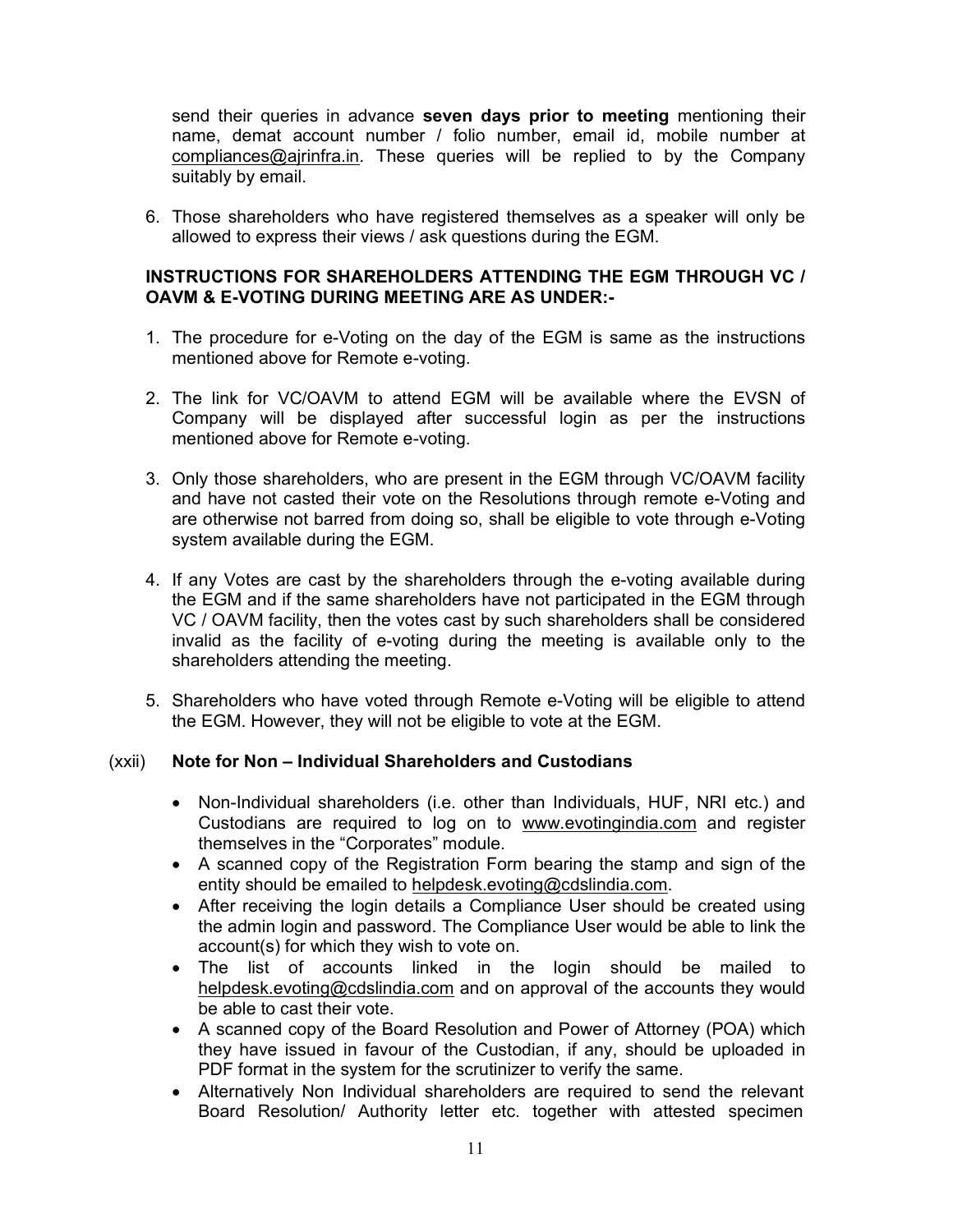signature of the duly authorized signatory who are authorized to vote to CS (Mr.) Veeraraghavan Narayanan, Scrutinizer at nvr54@ymail.com and to the Company at the email address compliances@ajrinfra.in, if they have voted from individual tab & not uploaded same in the CDSL e-voting system for the scrutinizer to verify the same.

In case you have any queries or issues regarding e-voting, you may refer the Frequently Asked Questions ("FAQs") and e-voting manual available at www.evotingindia.com under help section or write an email to helpdesk.evoting@cdslindia.com or call contact at 022-23058738 and 022- 23058542/43.

All grievances connected with the facility for voting by electronic means may be addressed to Mr. Rakesh Dalvi, Manager, Central Depository Services (India) Limited, A Wing, 25<sup>th</sup> Floor, Marathon Futurex, Mafatlal Mill Compounds, N. M. Joshi Marg, Lower Parel (East), Mumbai - 400013 or send an email to helpdesk.evoting@cdslindia.com or call contact at 022-23058738 and 022-23058542/43.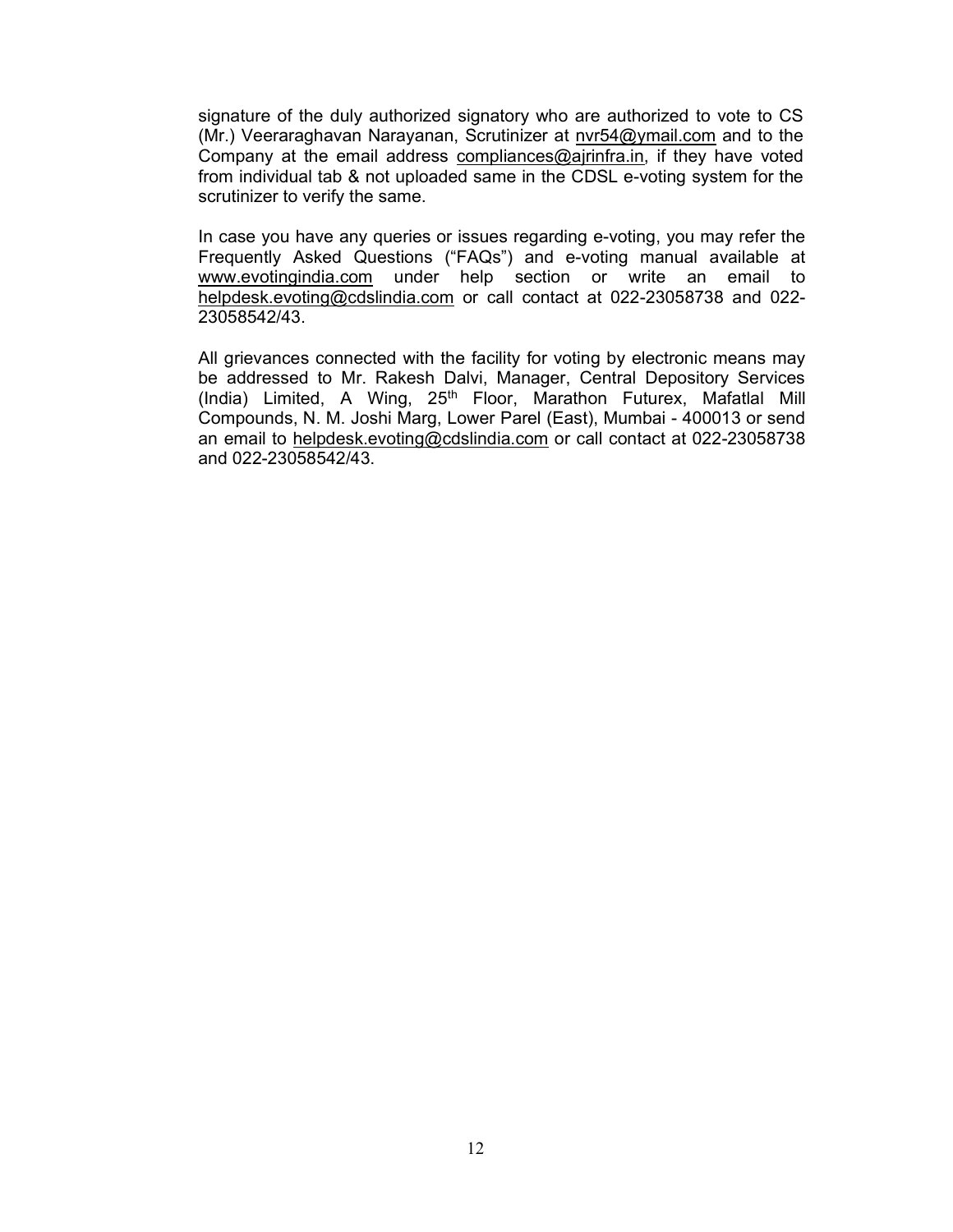#### Explanatory Statement (Pursuant to Section 102 of the Companies Act, 2013)

#### Item No. 1

Mr. Mineel Mali was appointed as the Whole-Time Director of the Company by the Board of Directors for a period of one year with effect from 1<sup>st</sup> April, 2021, which was approved by the members by way of special resolution passed at the Extraordinary General Meeting held on June 30, 2021.

On the recommendation and approval of the Nomination & Remuneration Committee, the Board of Directors, at their Meeting held on  $28<sup>th</sup>$  February, 2022, reappointed Mr. Mineel Mali as the Whole-Time Director of the Company for a period of three years w.e.f. 1<sup>st</sup> April, 2022.

The Company had received the consent in writing from Mr. Mali in Form DIR-2 pursuant to Rule 8 of the Companies (Appointment & Qualifications of Directors) Rules, 2014 and intimation in Form DIR-8 pursuant to Rule 14 of the Companies (Appointment & Qualifications of Directors) Rules, 2014 that he is not disqualified under Section 164(2) of the Companies Act, 2013.

Mr. Mali is a Commerce Graduate from Mumbai University and has professional experience of over three decades in the field of finance and accounts.

The Members at the Extraordinary General Meeting held on 30<sup>th</sup> June, 2021 approved the following terms of remuneration for Mr. Mineel Mali within the overall limits stated in resolution no. 1:

|                 | Basic salary per month          | Rs.1,20,000/- |
|-----------------|---------------------------------|---------------|
| 2               | House allowance per month       | Rs.60,000/-   |
| $\overline{3}$  | Conveyance allowance per month  | Rs.1,600/-    |
| $\overline{4}$  | Fuel Reimbursement per month    | Rs.15,000/-   |
| $5\phantom{.0}$ | Special allowance per month     | Rs.13,624/-   |
| 6               | Fixed Allowance per month       | Rs.47,105/-   |
|                 | Medical Reimbursement per month | Rs.1,250/-    |
| 8 <sub>1</sub>  | Leave Travel Allowance per year | Rs.1,20,000/- |
| 9               | Ex-Gratia per year              | Rs.1,20,000/- |

Mr. Mineel Mali may also be given the benefit of group medi-claim policy, personal accident policy, provident fund, gratuity, superannuation / annuity fund, sick leave, privilege leave and facility for accumulation and encashment of privilege leave as per the Company rules applicable to all employees of the Company and that he be also be given for food coupons worth Rs. 15,000/- per year;

Mr. Mineel Mali will also be provided with Company car and telephones, subject, however, to personal long distance calls on telephones and use of car for private purpose being charged to him;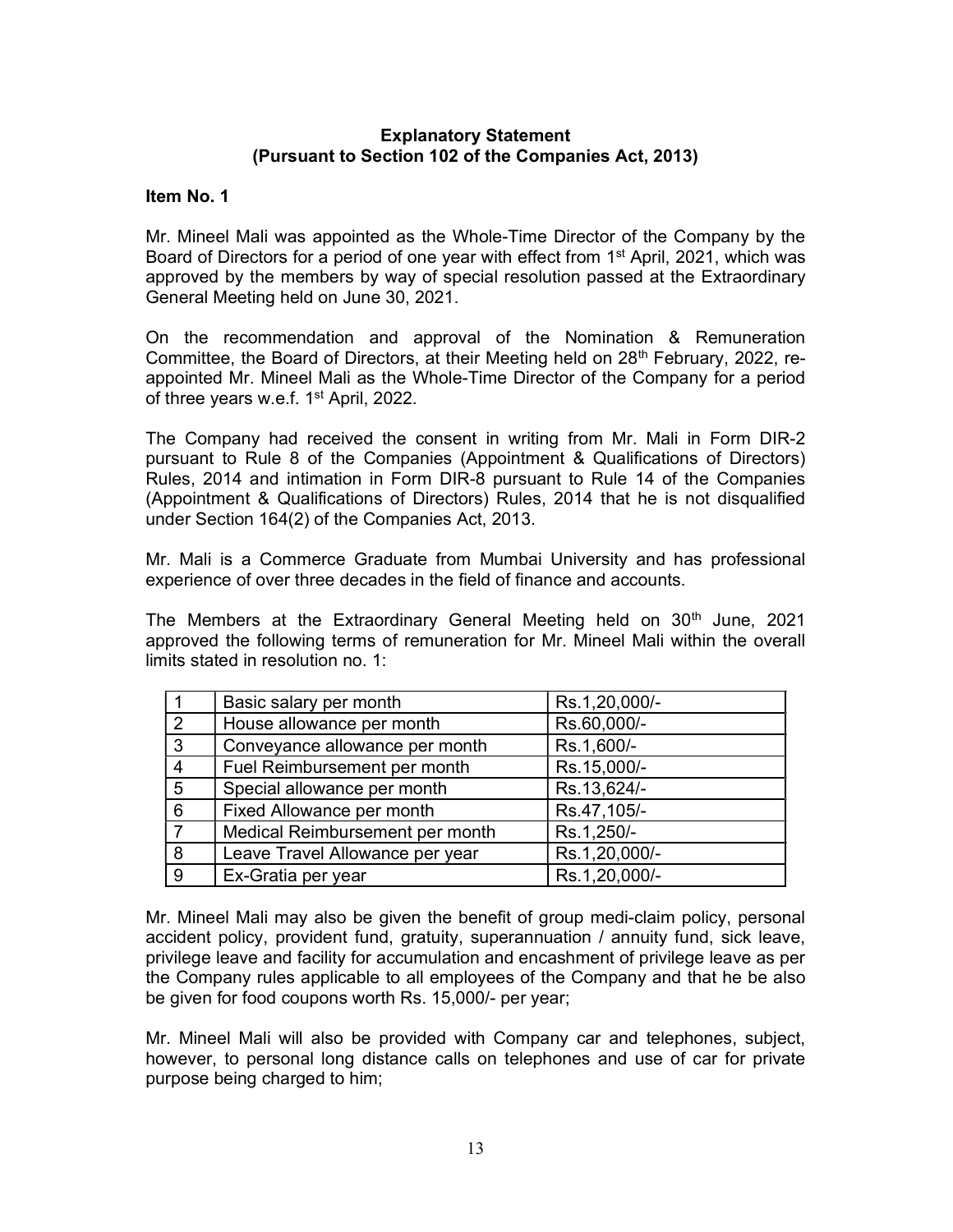Resolution no. 1 further authorized payment of the remuneration outlined herein as the minimum remuneration, subject to applicable approvals, even in the absence of profit or inadequacy of profit;

The other terms of Mr. Mineel Mali's appointment were:

- (i) He shall not be paid any sitting fees for attending the meetings of the Board or committees thereof.
- (ii) He shall be bound by the terms of the 'Code of conduct for directors and members of senior management' of the Company.
- (iii) Either side (the Company or Mr. Mineel Mali) may terminate Mr. Mineel Mali's appointment as Whole-Time Director by giving not less than one calendar month's prior notice in writing in that behalf to the other;

Mr. Mineel Mali as the Whole-Time Director of the Company, overseas not only the day-to-day management of the Company but also the financial planning, development, operation and management of the various Project SPVs and other companies, which is an integral part of the 'project development business' of the Company. He plays a leading role in envisioning and formulating the Company's strategies in the businesses. The strategies implemented under his guidance and the projects undertaken will yield results in the coming years;

Considering Mr. Mali's onerous responsibilities in managing the Company and other SPVs in difficult times, the Board of Directors of the Company based on recommendation of Nomination & Remuneration Committee, at their meeting held on 28<sup>th</sup> February, 2022, approved increase in remuneration payable to Mr. Mineel Mali effective 1<sup>st</sup> April, 2022 as follows:

|                              |           | (in Rupees)      |
|------------------------------|-----------|------------------|
| <b>Particulars</b>           | Per month | <b>Per Annum</b> |
| <b>Basic</b>                 | 1,30,000  | 15,60,000        |
| <b>HRA</b>                   | 65,000    | 7,80,000         |
| <b>Fuel Allowance</b>        | 15,000    | 1,80,000         |
| Conveyance                   | 1,600     | 19,200           |
| <b>SPL Allowance</b>         | 13,623    | 1,63,476         |
| <b>Fixed allowance</b>       | 62,909    | 7,45,080         |
| <b>Medical Reimbursement</b> | 1,250     | 15,000           |
| Sub (1)                      | 2,88,564  | 34,62,768        |
| <b>LTA</b>                   | 10,833    | 1,30,000         |
| Ex-Gratia                    | 10,833    | 1,30,000         |
| Sodexo                       | 1250      | 15,000           |
| <b>Sub (2)</b>               | 22,916    | 2,75,000         |
| PF                           | 15,600    | 1,87,200         |
| Gratuity                     | 6,253     | 75,036           |
| Sub (3)                      | 21,853    | 2,62,236         |
| <b>TOTAL (1+2+3)</b>         | 3,33,332  | 39,99,992        |

All other terms and conditions of appointment of Mr. Mineel Mali remain unchanged.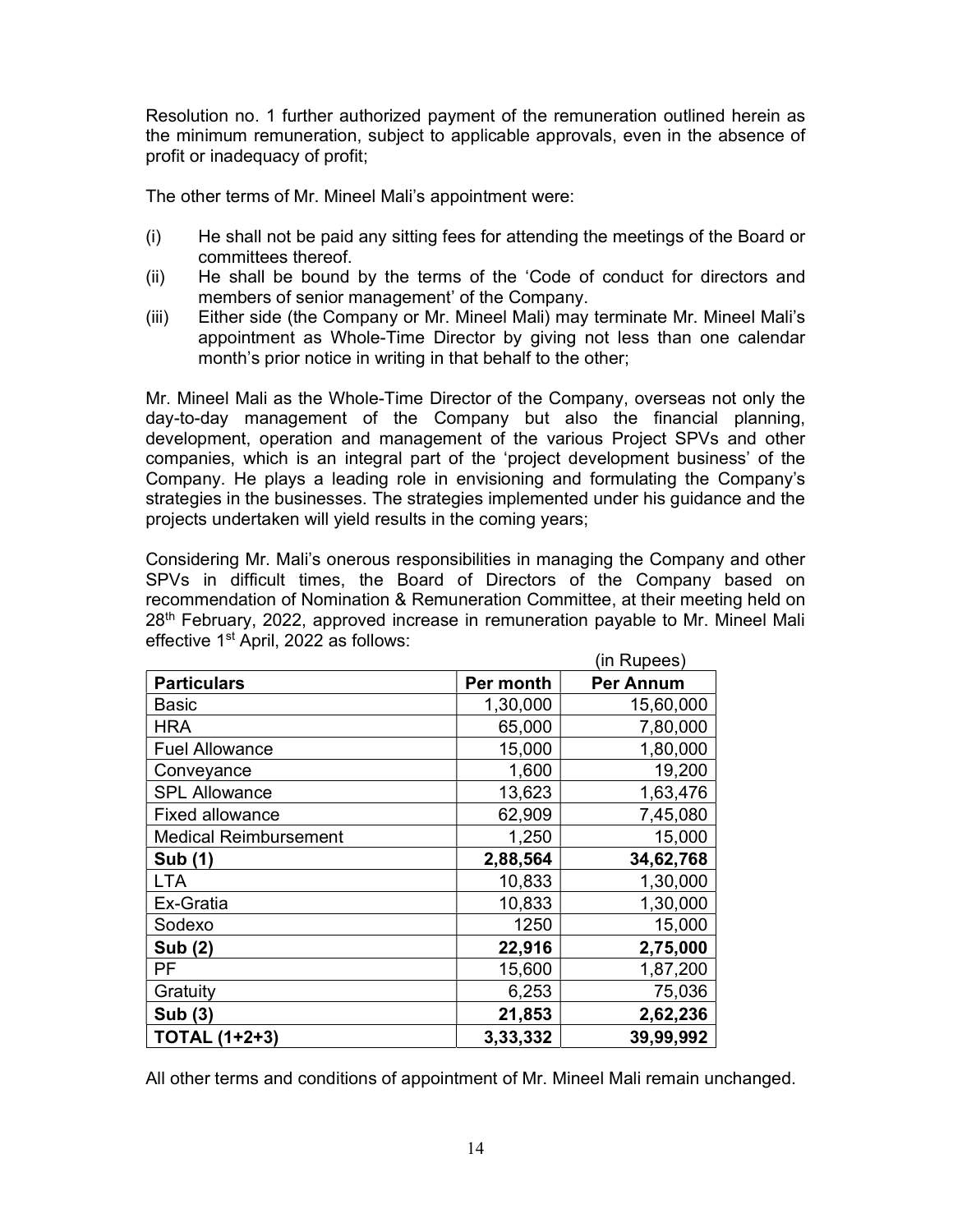Mr. Mali is also re-appointed as the Whole-Time Director of Indira Container Terminal Private Limited, a subsidiary of the Company ('ICTPL') w.e.f. 1<sup>st</sup> April, 2022. Mr. Mali will also continue to be on the payroll of ICTPL and will draw remuneration from ICTPL subject to approval of the lenders of ICTPL and balance from the Company;

Your Directors thus, recommends the Resolution at item no.1 of the Notice for your approval as a special resolution;

Mr. Mineel Mali, Whole-Time Director of the Company holds 1,972 equity shares being 0.0002% of the total paid up capital of the Company and is interested in the said resolution. The relatives of Mr. Mineel Mali may also be deemed to be interested in this resolution, to the extent of their shareholding interest, if any, in the Company;

None of the other Directors, key managerial personnel of the Company or their relatives are, in any way, concerned or interested, financially or otherwise, in the resolution.

Disclosure as per Part II Section II (B) para (iv) of second proviso of Schedule V of the Companies Act, 2013 are as under:

# I. GENERAL INFORMATION:

(1) Nature of Industry: Infrastructure Developer

(2) Date of commencement of Commercial production: Not Applicable

(3) In case of new companies, expected date of Commencement of activities as per project of activities as per project approved by Financial Institutions appearing in the Prospectus: Not Applicable

(4) Financial Performance based on given indicators: (Rs. in Lakhs)

| Sr. No. | <b>Particulars</b>      | 2018-19     | 2019-20     | 2020-21  |
|---------|-------------------------|-------------|-------------|----------|
|         | Total Income            | 5,887.84    | 3,198.79    | 4.224.09 |
|         | Profit (Loss) Before    | (7,313.41)  | (1,015.61)  | 3,360.78 |
|         | Tax                     |             |             |          |
| l 3     | Profit (Loss) After Tax | (7, 341.19) | (1, 146.51) | 624.70   |

(5) Foreign Investments or Collaborations, if any: NIL

# II. INFORMATION ABOUT MR. MINEEL MALI AS WHOLE-TIME DIRECTOR:

(1) Background details:

Mr. Mineel Mali aged 59 years, is a Commerce Graduate from Mumbai University and has professional experience of over three decades in the field of finance and accounts.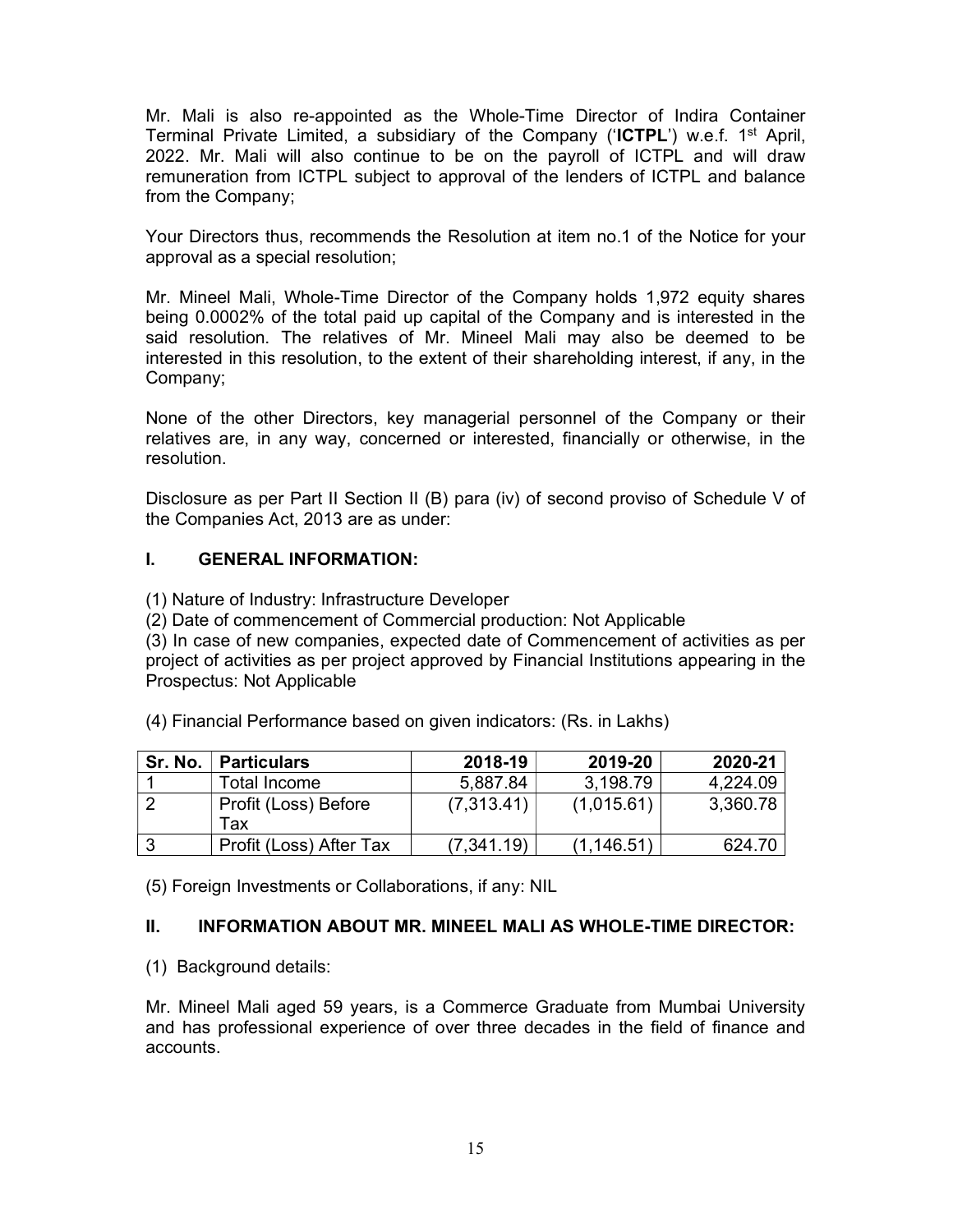(2) Past remuneration:

| Financial Year | Remuneration paid |
|----------------|-------------------|
| 2020-21        | Rs.24,28,814/-    |

(3) Recognition or awards: Nil

(4) Job profile and his suitability: Mr. Mineel Mali as the Whole-Time Director of the Company, overseas not only the day-to-day management of the Company but also the financial planning, development, operation and management of the various Project SPVs and other companies which is an integral part of the project development business of the Company. He plays a leading role in envisioning and formulating the Company's strategies in the businesses. The strategies implemented under his guidance and the projects undertaken will yield results in the coming years.

(5) Remuneration proposed: As mentioned in item no. 1 of the explanatory statement

(6) The remuneration paid / proposed to be paid is comparable and competitive, considering the industry size of the Company, the managerial position and the credentials of the Whole-Time Director.

(7) Pecuniary relationship directly or indirectly with the Company or relationship with the Managerial Personnel, if any: Except the remuneration and perquisites as stated above and 1,972 equity shares held by Mr. Mineel Mali in his individual capacity in the Company, he has no other direct or indirect pecuniary relationship with the Company or Managerial Personnel.

# III. OTHER INFORMATION:

(1) Reasons of loss or inadequate profits

India's infrastructure growth continues to be sluggish on account of stalled projects, weak investments and lower financial support by bankers and capital markets. On many projects, costs have escalated due to delays in acquisition of land and slowdown in the decision-making processes. Project viability was largely affected and infrastructure players kept struggling with issues of land, environment and forest clearances. In addition to these, low operating margins in our sector added further pressure to our cash flows and the ability to service debt.

(2) Steps taken or proposed to be taken for improvement

The Company is working towards maintaining the operational projects successfully The Company has been taking necessary steps to reduce costs, realign resources and improve margins.

(3) Expected increase in productivity and profits in measurable terms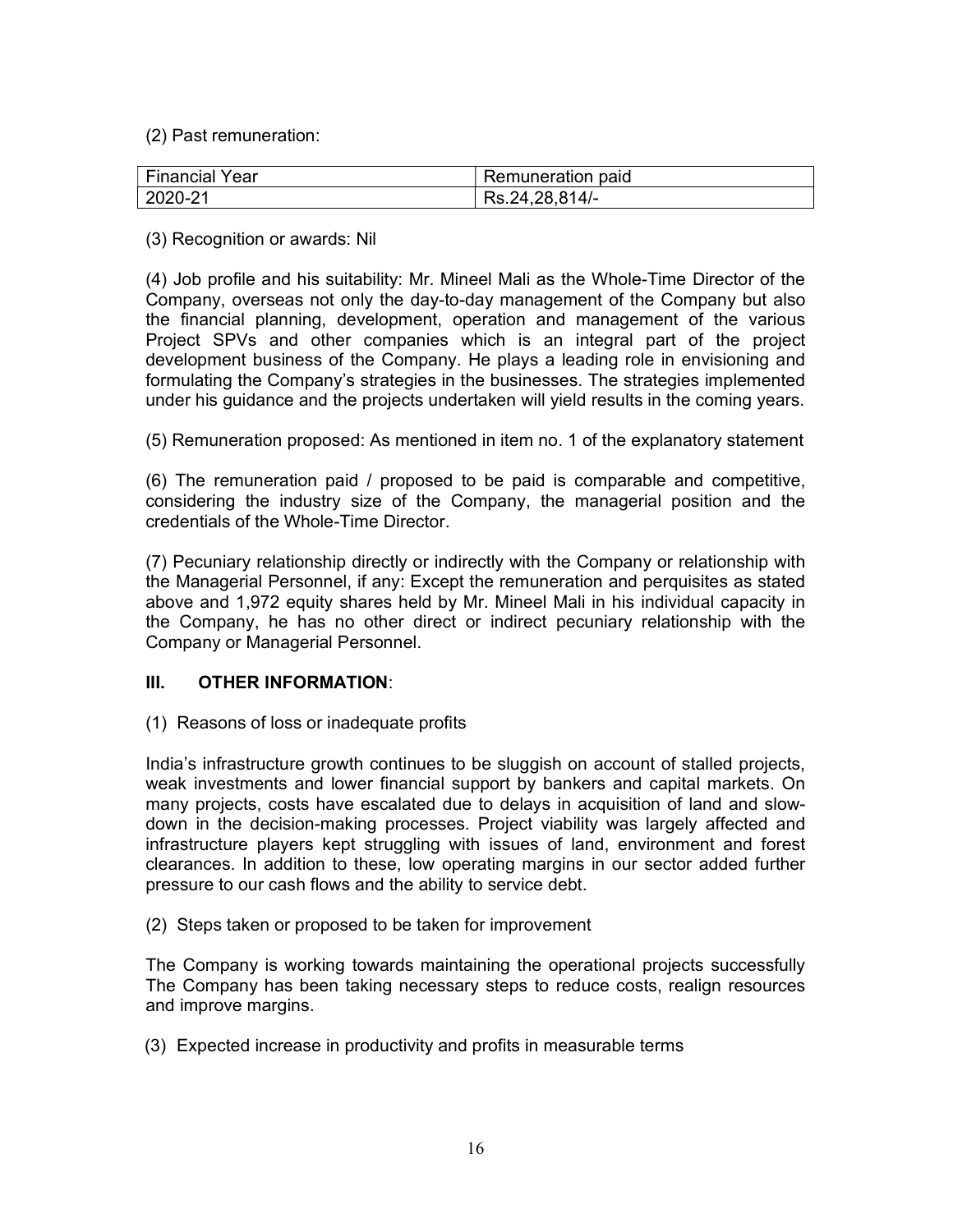In anticipation of revival of the overall economy in future, the aforesaid steps taken / to be taken by the Company are expected to improve the Company's performance and profitability.

(4) Since Mr. Mali shall draw remuneration from ICTPL, prior approval of the lenders of ICTPL has been obtained by ICTPL before obtaining the approval in the general meeting in compliance of Schedule V to the Companies Act, 2013.

#### Item No. 2

# Divestment / Dilution in Vizag Seaport Private Limited ("VSPL"), an associate of the Company

The Company presently holds 3,55,40,730 equity shares of Rs.10/- each constituting 40.76% of the paid-up capital of Vizag Seaport Private Limited ("VSPL"), an associate of the Company.

The shareholders of the Company had at their Extraordinary General Meeting held on  $30<sup>th</sup>$  June, 2021 accorded their consent for sale / transfer / disposal or otherwise dilution in any manner whatsoever of upto 35% of the total paid-up capital of VSPL.

The Board in its meeting held on  $27<sup>th</sup>$  October, 2021 approved the divestment by way of sale of 2,87,73,117 equity shares of Rs.10/- each held by the Company in VSPL, constituting 33.00% of the paid-up share capital of VSPL to Shripriya Ports Private Limited ('SPPL'), an associate company of Sarat Chatterjee & Co. (Visakhapatnam) Private Limited for an aggregate consideration of Rs.26.40 Crores (Rupees Twenty Six Crores and Forty Lakhs only). The said sale was completed on  $17<sup>th</sup>$  November, 2021.

With a view to infuse liquidity in the Company as well as to secure the best interest of the Company and its stakeholders, the Directors of the Company are exploring options to divest the investment in VSPL either through sale / transfer or dilution in a manner which will enable both the Company and VSPL to raise funds.

The Board of Directors of the Company in its meeting held on 26<sup>th</sup> March, 2022 has proposed to sell / transfer / dispose / dilute in any manner whatsoever of the balance 3,55,40,730 equity shares of Rs.10/- each held by the Company in VSPL.

The sale / transfer / disposal shall be made at a price which shall not be less than the fair market value of the shares. The sale / transfer / disposal may be subject to the approval of the concerned lenders. The consideration to be received on said sale / transfer / disposal shall be utilised for general corporate purposes including but not limited to repayment of loans, inter-corporate deposits and other payment obligations of the Company.

Members of the Company are further requested to note that Section 180(1)(a) of the Companies Act, 2013 mandates that the Board of Directors of a company shall exercise the power to sell, lease or otherwise dispose of the whole or substantially the whole of any undertaking(s) of the company only with the approval of the members of the Company by way of a special resolution. Explanation (i) to Section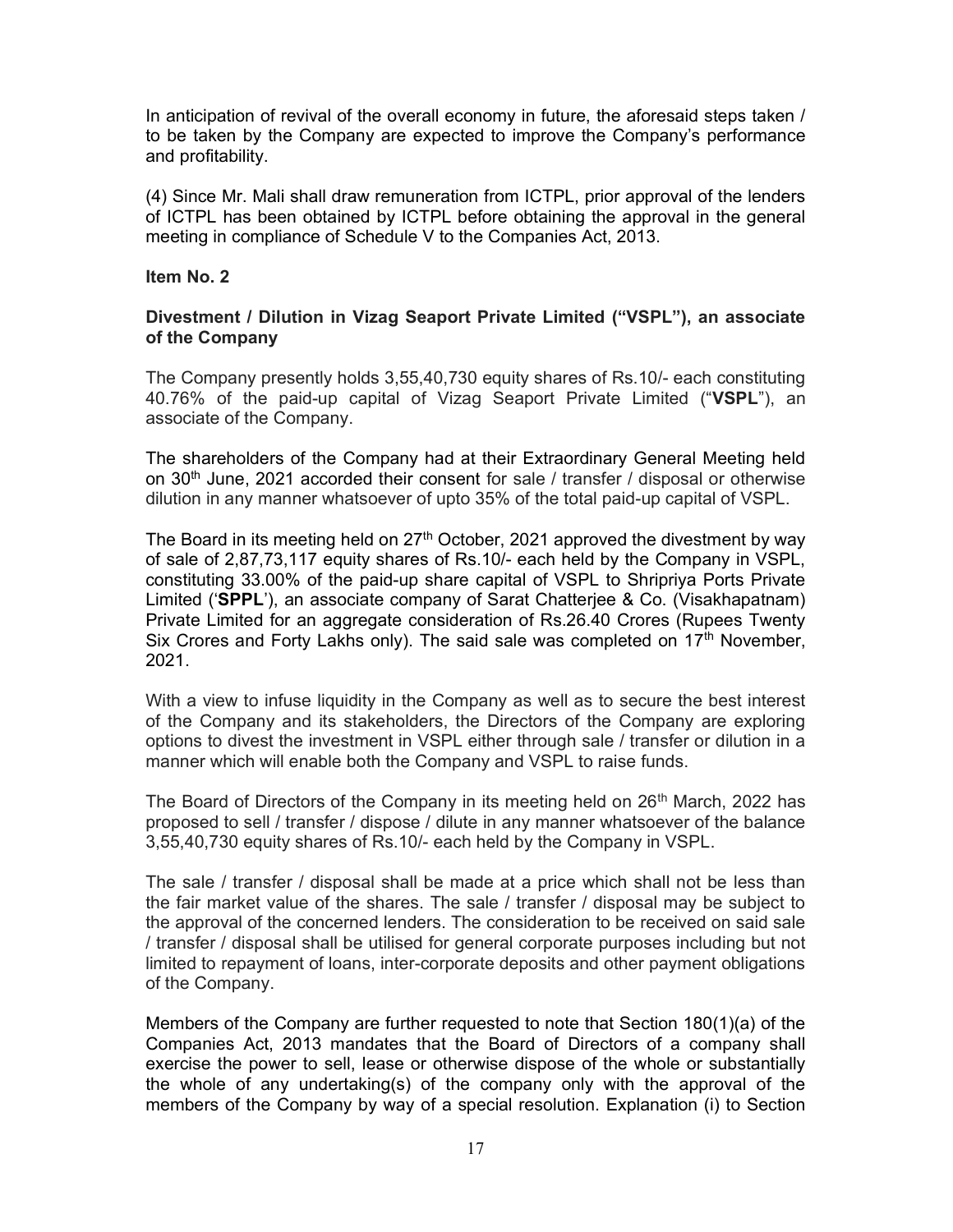180(1) (a) of the Companies Act, 2013 states that the meaning of an 'undertaking' for the purposes of Section 180(1) of the Companies Act, 2013 is an undertaking in which the investment of the company exceeds twenty percent of its net worth as per the audited balance sheet of the preceding financial year or an undertaking which generates twenty percent of the total income of the company during the previous financial year. Explanation (ii) to Section 180(1)(a) of the Companies Act, 2013 states that the meaning of 'substantially the whole of the undertaking' for the purposes of Section 180(1) is in any financial year, twenty percent or more of the value of the undertaking as per the audited balance sheet of the preceding financial year.

Pursuant to provisions of Section 180(1)(a) of the Companies Act, 2013 read with Companies (Management and Administration) Rules, 2014, consent of the shareholders is also required to be obtained through postal ballot. Provided that any item of business required to be transacted by means of postal ballot under clause (a) of Section 110(1) may be transacted at a general meeting by a Company which is required to provide the facility to members to vote by electronic means under Section 108 of the Companies Act, 2013, in the manner provided in that Section.

Approval of the members by way of special resolution is being sought pursuant to Section 180(1)(a) of the Companies Act, 2013 to sell, transfer, dispose or dilute in any manner whatsoever of 3,55,40,730 equity shares of Rs.10/- each held by the Company in VSPL. It is specifically clarified that none of the Promoters, Directors, Key Managerial Personnel and their respective relatives (as defined under the Companies Act, 2013 and rules formed thereunder) would be involved in purchase of the shares of VSPL.

The Board is of the opinion that the proposed divestment or dilution in VSPL would be in the overall interest of the Company and its stakeholders and recommends the passing of the resolution as set out at Item no. 2 of the Notice as s special resolution.

None of the Directors, key managerial personnel or their relatives is, in any way, concerned or interested, financially or otherwise, in the resolution.

> By order of the Board, For, AJR INFRA AND TOLLING LIMITED (formerly Gammon Infrastructure Projects Limited)

Place: Mumbai Kaushal Shah Kaushal Shah Kaushal Shah Kaushal Shah Kaushal Shah Kaushal Shah Kaushal Shah Kaushal Shah Date: 26<sup>th</sup> March, 2022 Company Secretary & Compliance Officer

#### Registered office:

3 rd Floor, 3/8, Hamilton House, J. N. Heredia Marg, Ballard Estate, Mumbai - 400038